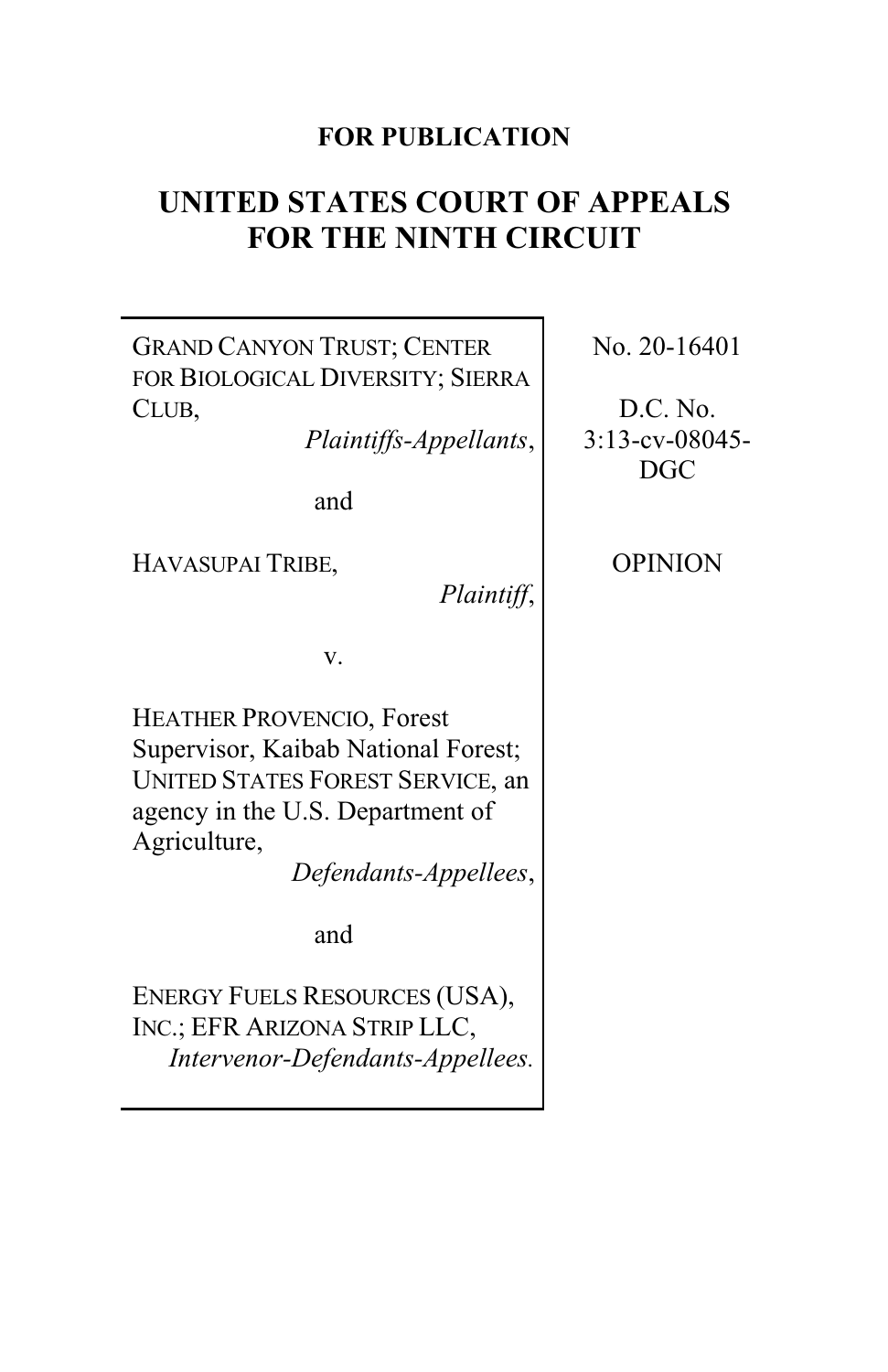Appeal from the United States District Court for the District of Arizona David G. Campbell, District Judge, Presiding

Argued and Submitted August 30, 2021 San Francisco, California

Filed February 22, 2022

Before: Mary M. Schroeder, Johnnie B. Rawlinson, and Jay S. Bybee, Circuit Judges.

Opinion by Judge Bybee

## **SUMMARY\***

## **Mining Law**

The panel affirmed the district court's summary judgment in favor of the United States Forest Service and intervenors Energy Fuels Resources (USA), Inc. and EFR Arizona Strip LLC in an action by environmental groups (collectively, the Trust) challenging the Forest Service's determination that Energy Fuels held a valid existing right to operate Canyon Mine, a uranium mine in the Kaibab National Forest.

Canyon Mine is located within an area of public lands that have been withdrawn from new mining claims by the

**<sup>\*</sup>** This summary constitutes no part of the opinion of the court. It has been prepared by court staff for the convenience of the reader.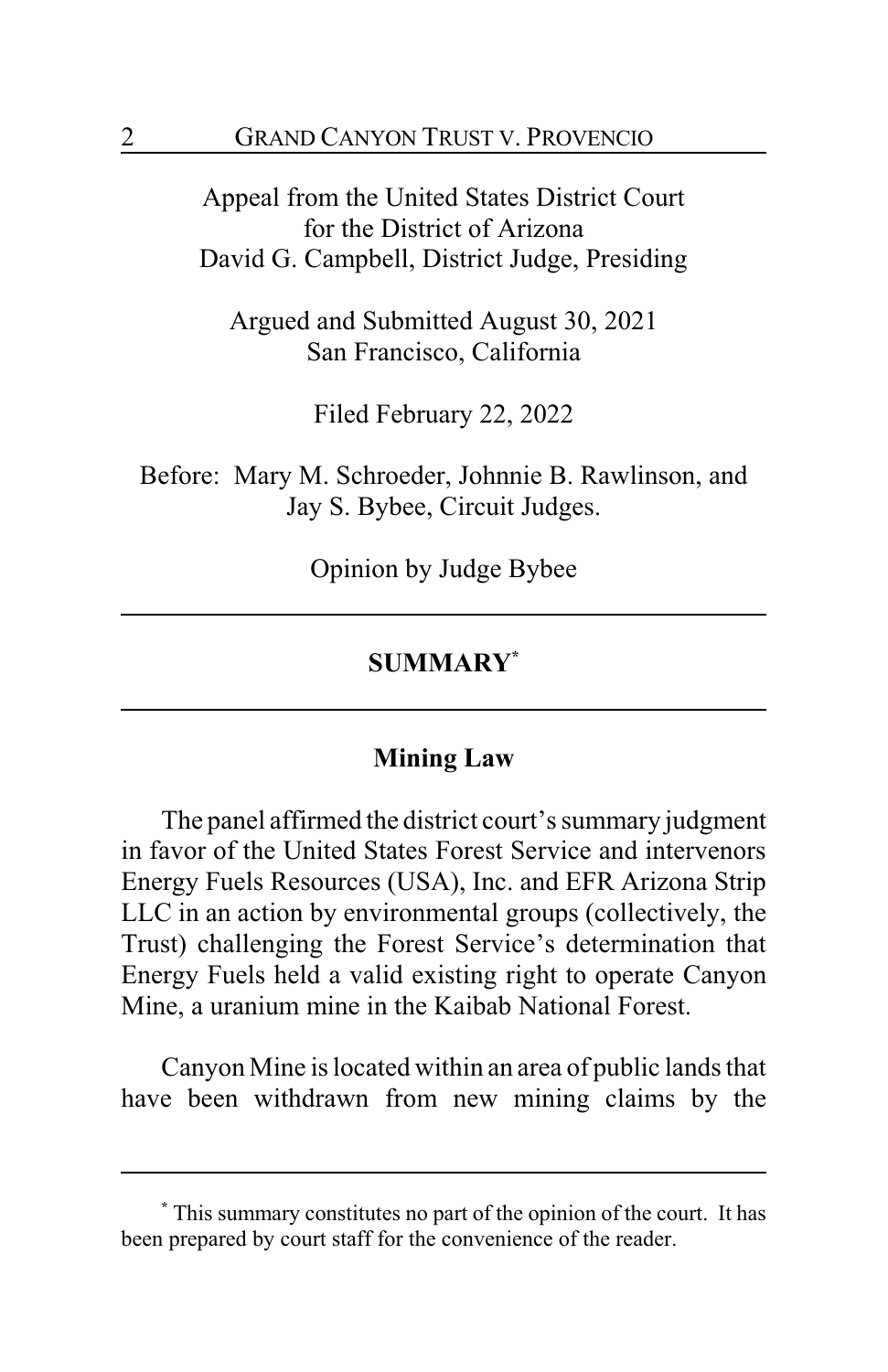Secretary of the Interior, although the withdrawal did not extinguish "valid existing rights."

When this court last considered this case, the court held that the Trust had Article III standing with respect to its fourth claim – that the Forest Service violated federal law by failing to take various costs into account when determining whether Canyon Mine could be operated at a profit. The panel held that the district court did not err in finding that the law of the case doctrine applied to the issue of standing.

The Trust argued that sunk costs – costs that have already been incurred and that cannot be recovered – should be considered when evaluating whether the discovery of a "valuable mining deposit" was made under the Mining Act.

The panel held that it was not arbitrary and capricious for the Forest Service to ignore sunk costs in determining that Energy Fuels had a claim to "valuable mineral deposits," 30 U.S.C. § 22. Applying *Chevron* analysis, the panel held at step one that the critical term in the Mining Act – "valuable mineral deposits" – was ambiguous. Proceeding to step two, the panel held that the Department of the Interior ("DOI")'s interpretation of the Mining Act – in which sunk costs are not considered when determining whether a mine is profitable – was a permissible one. First, the fact that the DOI excludes sunk costs from its profitability analysis was not manifestly contrary to the Mining Act because this interpretation was consistent with the prudent person and marketability tests, which the Supreme Court has repeatedly upheld. Second, DOI's interpretation was not arbitrary and capricious in substance because it was consistent with established economic principles. It is a basic principle of economics that sunk costs should be ignored when making a rational decision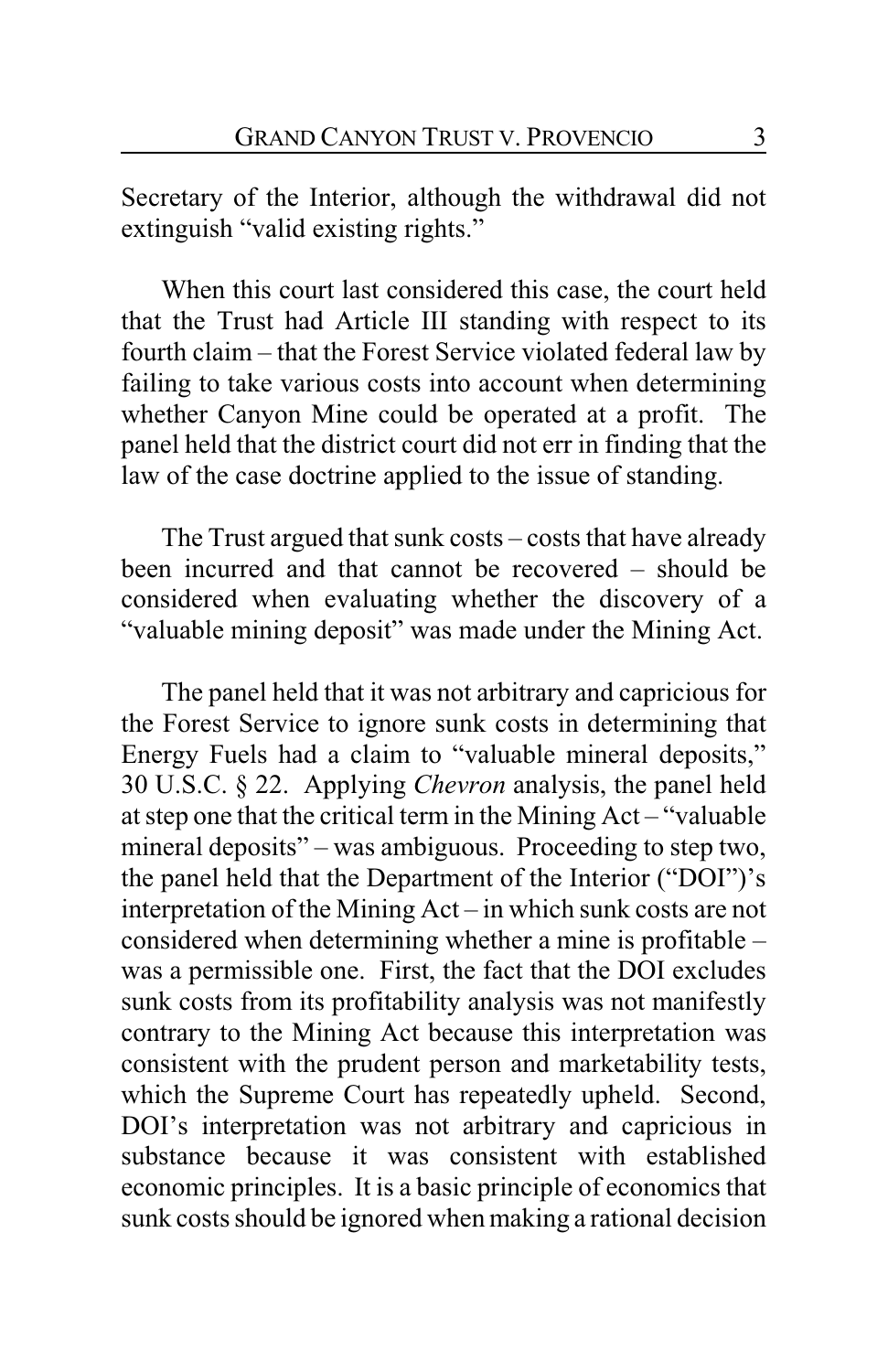about whether to make further expenditures. Since the panel would be required to give DOI deference under the *Chevron* doctrine, it was appropriate for the Forest Service to do so as well in its valid existing rights determination. Accordingly, it was not arbitrary and capricious for the Forest Service to rely on DOI's interpretation of the Mining Act.

# **COUNSEL**

Aaron M. Paul (argued), Grand Canyon Trust, Denver, Colorado; Marc Fink, Center for Biological Diversity, Duluth, Minnesota; Neil Levine, Public Justice, Denver, Colorado; Roger Flynn, Western Mining Action Project, Lyons, Colorado; for Plaintiffs-Appellants.

Thekla Hansen-Young (argued), AndrewC.Mergen,Michael T. Gray, and Sean C. Duffy, Attorneys; Jean E. Williams, Acting Assistant Attorney General; Environment and Natural Resources Division, United States Department of Justice, Washington, D.C.; Nicholas L. Pino, Attorney, Office of General Counsel, United States Department of Agriculture, Washington, D.C.; for Defendants-Appellees.

Bradley J. Glass (argued), Gallagher & Kennedy P.A., Phoenix, Arizona, for Intervenor-Defendants-Appellees.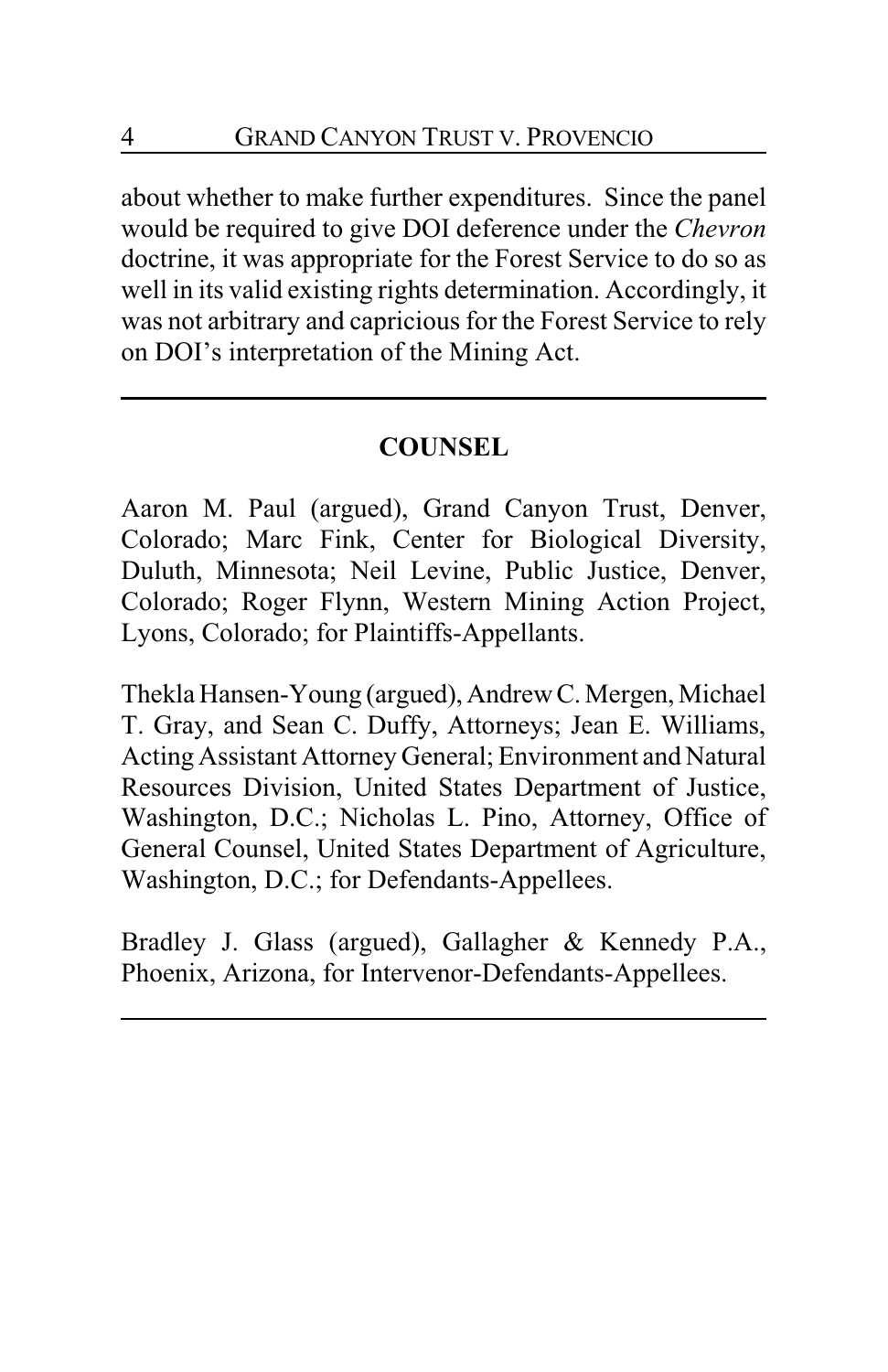#### **OPINION**

BYBEE, Circuit Judge:

This dispute concerns Canyon Mine, a uranium mine operated by Energy Fuels Resources (USA), Inc., and EFR Arizona Strip LLC (collectively, Energy Fuels) in the Kaibab National Forest. Canyon Mine is located within an area of public lands that have been withdrawn from new mining claims by the Secretary of the Interior, although the withdrawal did not extinguish "valid existing rights." The Havasupai Tribe and three environmental groups—Grand Canyon Trust, Center for Biological Diversity, and Sierra Club (collectively, the Trust)—challenge the United States Forest Service's determination that Energy Fuels holds a valid existing right to operate Canyon Mine. The primary question in this appeal is, in determining that Energy Fuels has a claim to "valuable mineral deposits," 30 U.S.C. § 22, whether it was arbitrary and capricious for the Forest Service to ignore sunk costs. The district court held that it was not and granted summary judgment to the defendants. *Grand Canyon Tr. v. Provencio*, 467 F. Supp. 3d 797, 804–05, 812–23 (D. Ariz. 2020). We affirm.

## I. BACKGROUND AND PROCEEDINGS

This is the second time this case has come before us. Background concerning the history of Canyon Mine and this case is discussed in *Havasupai Tribe v. Provencio*, 906 F.3d 1155, 1159–61 (9th Cir. 2018). Additional background may be found in *National Mining Ass'n v. Zinke*, 877 F.3d 845, 854–60 (9th Cir. 2017), and *Havasupai Tribe v. United States*, 752 F. Supp. 1471, 1475–77 (D. Ariz. 1990), *aff'd sub nom. Havasupai Tribe v. Robertson*, 943 F.2d 32 (9th Cir.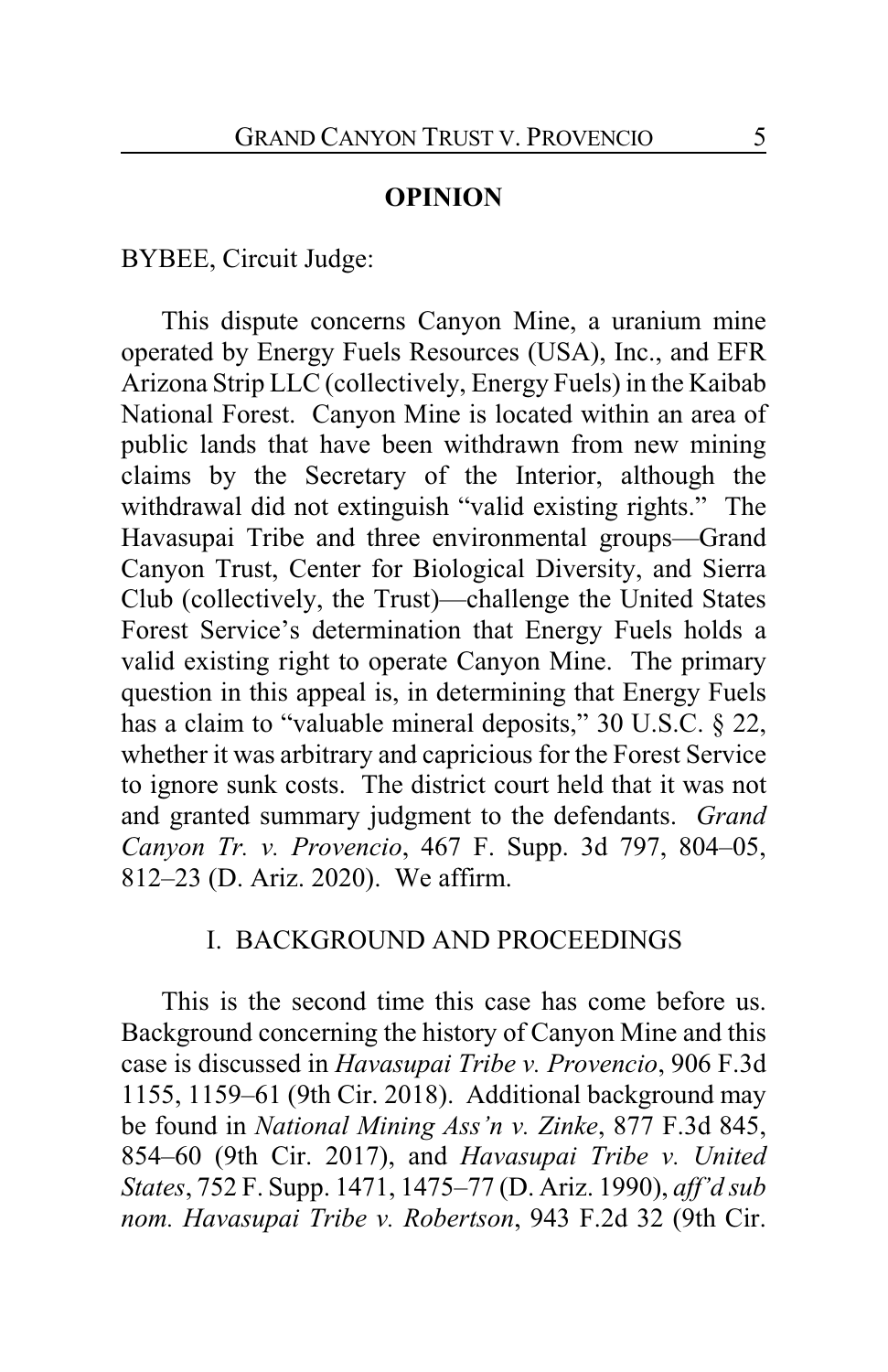1991) (per curiam). We will repeat the background here only as necessary for the context of the issues before us.

## A. *Background*

## 1. Canyon Mine

Uranium was first discovered near Grand Canyon National Park in 1947. Uranium is often found in breccia pipes—cylindrical deposits of broken sedimentary rock located thousands of feet underground. *See Nat'l Mining Ass'n*, 877 F.3d at 857. One such breccia pipe was located in the Kaibab National Forest in northern Arizona, a few miles south of Grand Canyon National Park and in the area around Red Butte, a site of religious and cultural significance to the Havasupai Tribe.

In 1984, Energy Fuels Nuclear, Inc. (EFN) submitted a plan of operations to mine uranium from the breccia pipe by building and operating what became known as Canyon Mine. The Forest Service approved the plan in 1986. The Havasupai Tribe challenged the approval, but the district court rejected the tribe's claims and we affirmed the judgment. *See Havasupai Tribe v. Robertson*, 943 F.2d at 34–35. Over the next years, EFN built the mine's surface facilities and sank the first fifty feet of a 1,400-foot shaft. However, EFN suspended operations in 1992 due to a drop in uranium prices. Denison Mines Corp. (later acquired by Intervenor-Defendant Energy Fuels Resources (USA), Inc.) acquired the mine in 1997.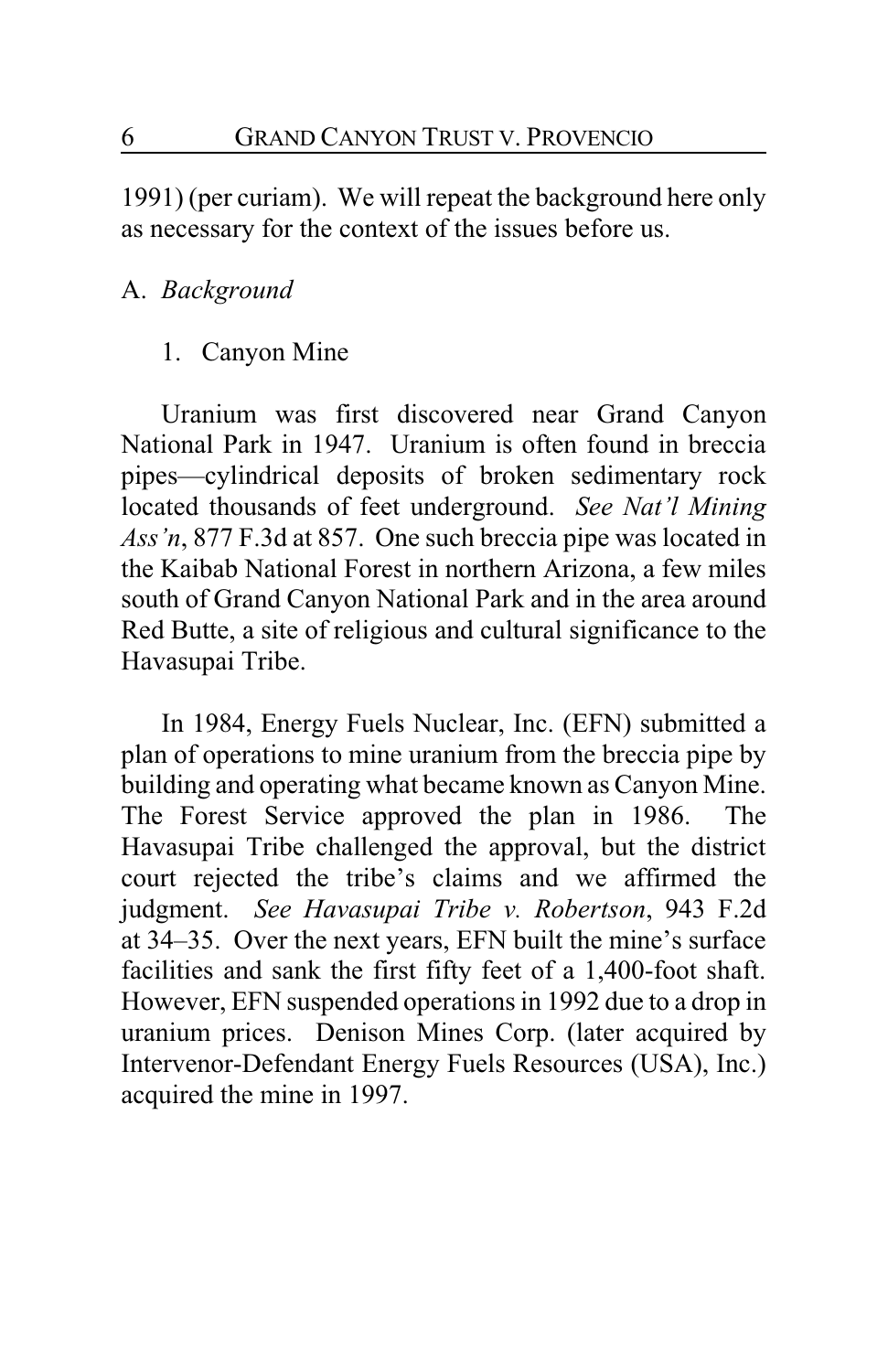## 2. The Grand Canyon Mineral Withdrawal

In 2007, a spike in the price of uranium generated renewed interest in mining operations near the Grand Canyon and with it, thousands of new mining claims. The large volume of new claims raised concerns about the potential environmental impact of increased uranium mining on the Grand Canyon area. *Nat'l Mining Assoc.*, 877 F.3d at 857. In response, the Secretary of the Interior published a Notice of Intent to withdraw approximately one million acres of public and National Forest System lands from new uranium mining claims. *Notice of Proposed Withdrawal and Opportunity for Public Meeting; Arizona*, 74 Fed. Reg. 35,887 (July 21, 2009). The withdrawn land would include the land occupied by Canyon Mine. *Grand Canyon Trust*, 467 F. Supp. 3d at 802. However, consistent with the Federal Land Policy and Management Act of 1976 (FLPMA), the Secretary noted that the withdrawal was "subject to valid existing rights." 74 Fed. Reg. 35,887. After two years of study, the Department of the Interior (DOI) issued the order withdrawing the lands. *Public Land Order No. 7787; Withdrawal of Public and National Forest System Lands in the Grand Canyon Watershed; Arizona*, 77 Fed. Reg. 2563 (Jan. 18, 2012). We upheld the withdrawal decision in *National Mining Ass'n*, 877 F.3d at 878. Before the decision became final, Energy Fuels notified the Forest Service, which is within the Department of Agriculture, that it intended to return Canyon Mine to active operations. Although Forest Service approval was not required for Energy Fuels to restart its operations at Canyon Mine, at the Forest Service's request, Energy Fuels agreed not to resume sinking the mineshaft pending review, known as a Valid Existing Rights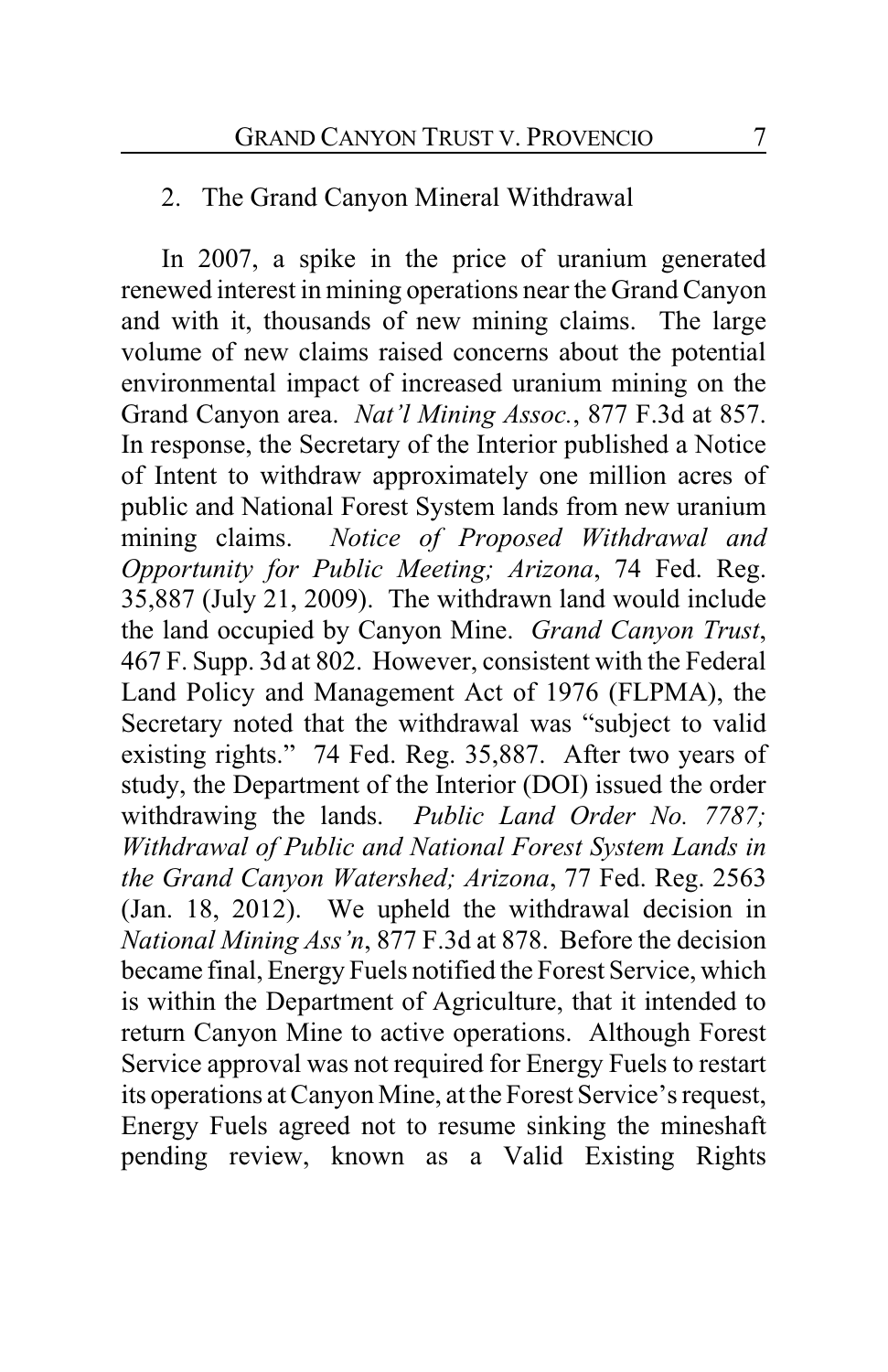Determination (VER Determination), of its claim of existing rights.**<sup>1</sup>**

3. The Forest Service's VER Determination

The Forest Service issued its VER Determination in April 2012. The Forest Service concluded that "a discovery of a valuable mineral deposit existed" on July 21, 2009 (the date of the Secretary's segregated withdrawal). It also concluded that, under the economic conditions as of January 11, 2012 (the date of the mineral exam), "the uranium deposit on the claims could be mined, removed, transported, milled and marketed at a profit."

Two Forest Service certified mineral examiners conducted the analysis for the VER Determination and their findings were approved by a Forest Service locatable minerals specialist. The mineral examiners conducted their examination over several months, making multiple trips to Canyon Mine as well as Energy Fuels's offices, its Arizona One Mine, and its White Mesa Mill. Their work included verifying claim boundaries, documenting development activities, observing drill core samples, and reviewing various documents provided by Energy Fuels and the United States. They also conducted an economic analysis that considered the

**<sup>1</sup>** Although the Forest Service did not have to prepare a VER Determination, such a determination was relevant to whether the Forest Service would contest the mining claim before DOI. *See Forest Service Manual* §§ 2814.11, 2819.1–2. *See also* 43 C.F.R. § 4.451 (DOI regulations providing for the government to contest decisions). The Forest Service's determination would have been relevant, even if not binding, to DOI's own decision. *See Havasupai Tribe v. Provencio*, 906 F.3d at 1162–63 (holding that the VER Determination was "final agency action" for APA review).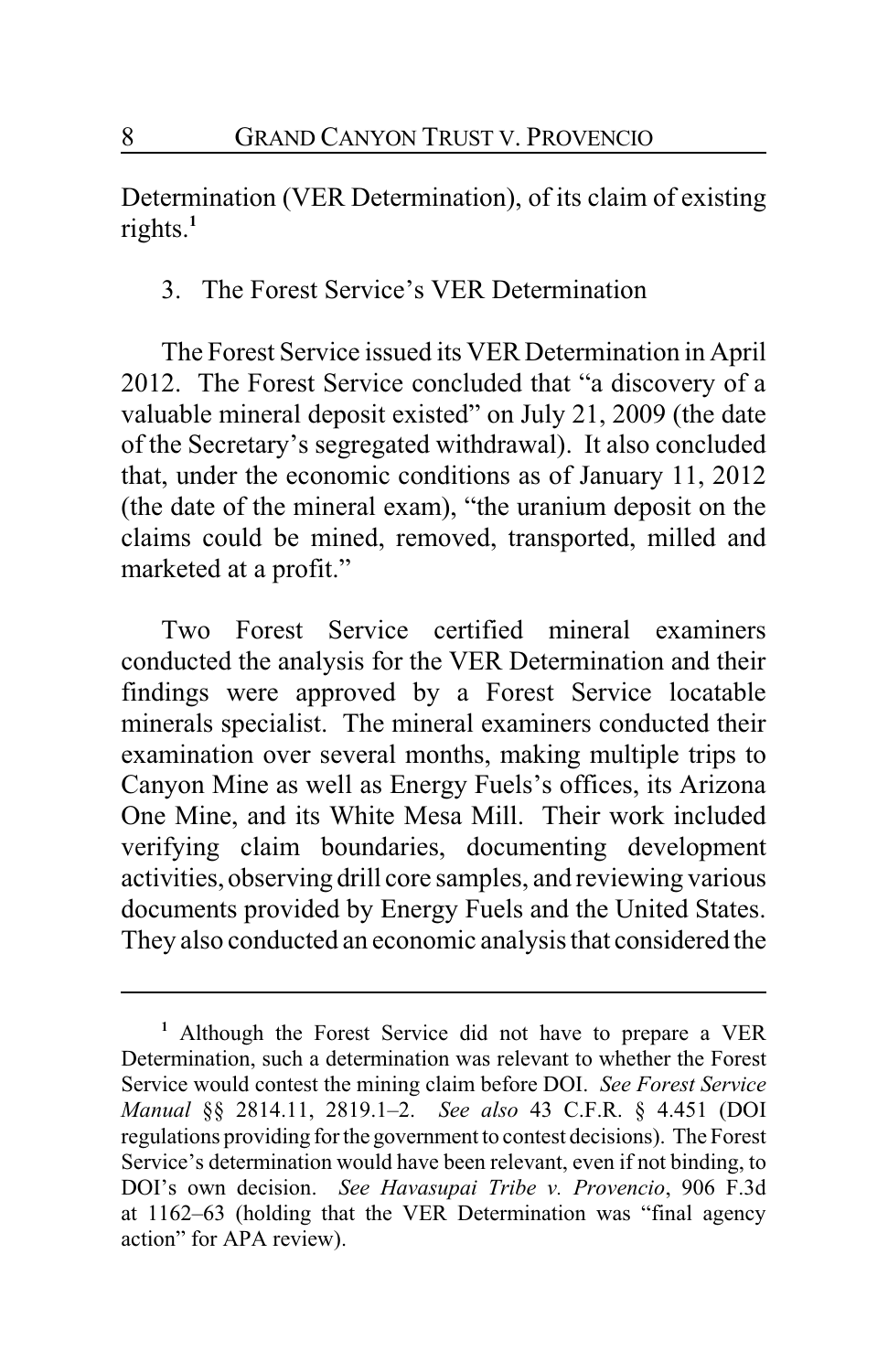tonnage and grade of uranium, the capital and operating costs, commodity pricing, and a cash flow feasibility analysis. The economic analysis treated costs incurred prior to 1992 (when operations were suspended) to develop the surface structures and sink the first fifty feet of shaft as "'sunk' costs since they were previously completed for mine development and are fixed assets on the claims." As such, these costs were not incorporated into its calculation of Canyon Mine's "net sum of cash flows." The discounted cash flow feasibility analysis showed that, at a uranium price of \$56 per pound, Canyon Mine would have a net sum of cash flows of \$29,350,736. The report describes this number as "the stream of income generated by the project as a function of time. The sum of cash flows shows whether the proposed mining operation would result in a profit or a loss."

In addition to the VER Determination, the Forest Service conducted a "Mine Review," dated June 25, 2012. The review was conducted by a thirteen-person interdisciplinary team, which evaluated the 1984 plan of operations as well as environmental, historical, and religious issues related to continued operation of Canyon Mine. The Forest Service concluded that "no modification or amendment to the existing Plan of Operation [was] necessary" and "no new federal action subject to further NEPA analysis [was] required."

#### B. *Proceedings*

In 2013, the Tribe and Trust asserted four claims under the Administrative Procedure Act to challenge the Forest Service's determination. We found the VER Determination reviewable and affirmed the district court's grant of summary judgment for three claims related to the National Environmental Policy Act of 1969 and the National Historic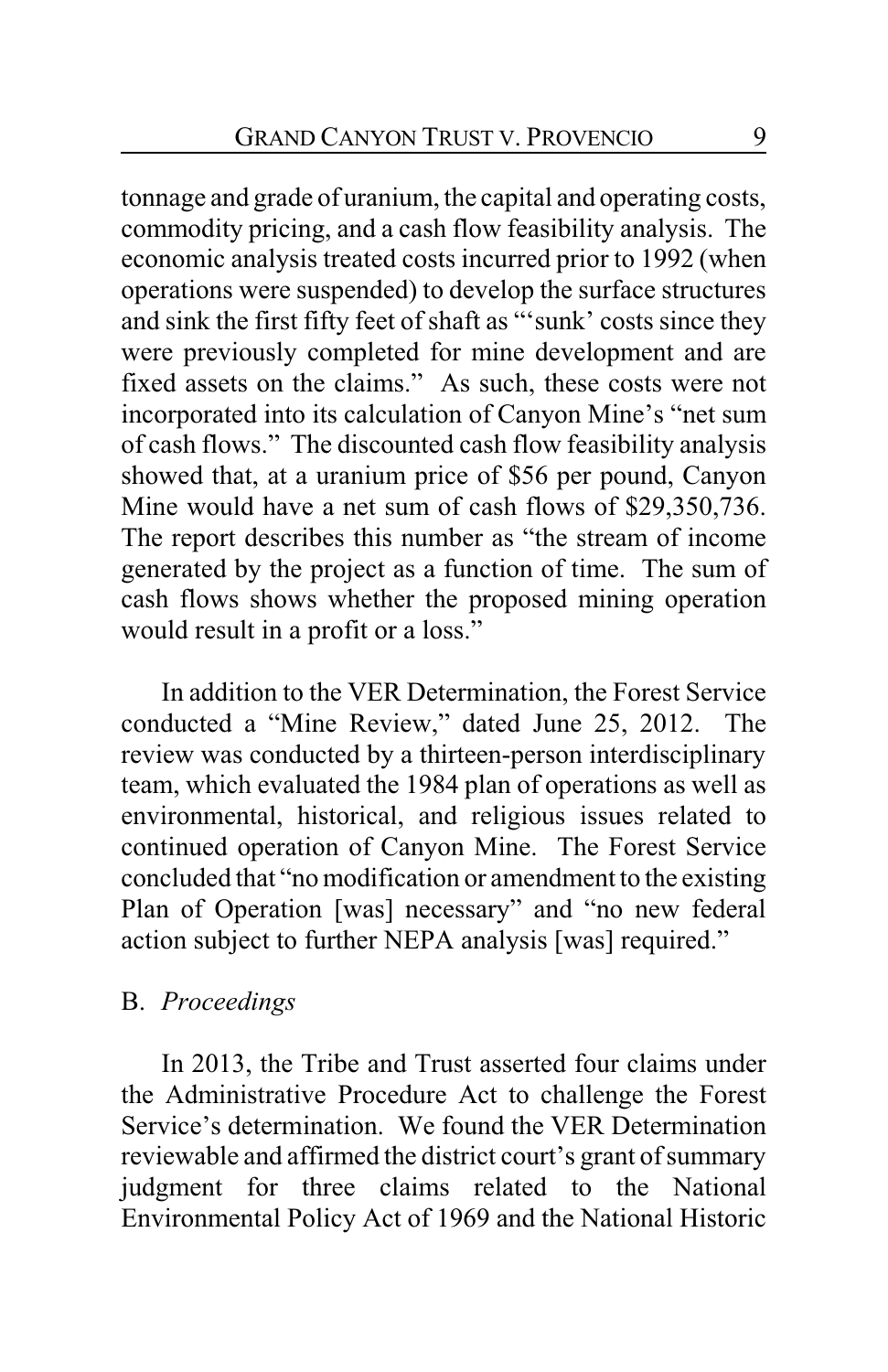Preservation Act of 1966. *Havasupai Tribe v. Provencio*, 906 F.3d at 1163–65. On the fourth claim—that the Forest Service violated federal law by failing to take various costs into account when determining whether Canyon Mine could be operated at a profit—the district court held that the Trust did not have prudential standing. *Id.* at 1165. We reversed, holding that the Trust had prudential standing to pursue claim four because "the FLPMA, and not the Mining Act, forms the legal basis of the Trust's fourth claim" and that the claim fell within the FLPMA's zone of interests. *Id.* at 1166–67. We remanded to the district court for consideration on the merits.

On remand, the parties cross-moved for summary judgment on the fourth claim, and the district court granted summary judgment to the defendants. The district court held that (1) the Trust had Article III standing based on the law of the case doctrine; (2) assuming that environmental monitoring and wildlife-conservation costs were omitted, the error was harmless because the Trust had not shown that such costs would change the Forest Service's finding that Canyon Mine would be profitable; and (3) the Forest Service's failure to consider sunk costs when evaluating the profitability of Canyon Mine was consistent with the Bureau of Land Management's Handbook and the Interior Board of Land Appeal's (IBLA) precedent, the Forest Service's reliance on these sources was not arbitrary and capricious, and any error was harmless. *Grand Canyon Tr.*, 467 F. Supp. 3d at 804–05, 812–23.

The Trust and the Tribe timely appealed the district court's ruling with respect to whether the VER Determination should have considered sunk costs in its appraisal of the mine's profitability. The Forest Service continues to claim that the plaintiffs lack standing.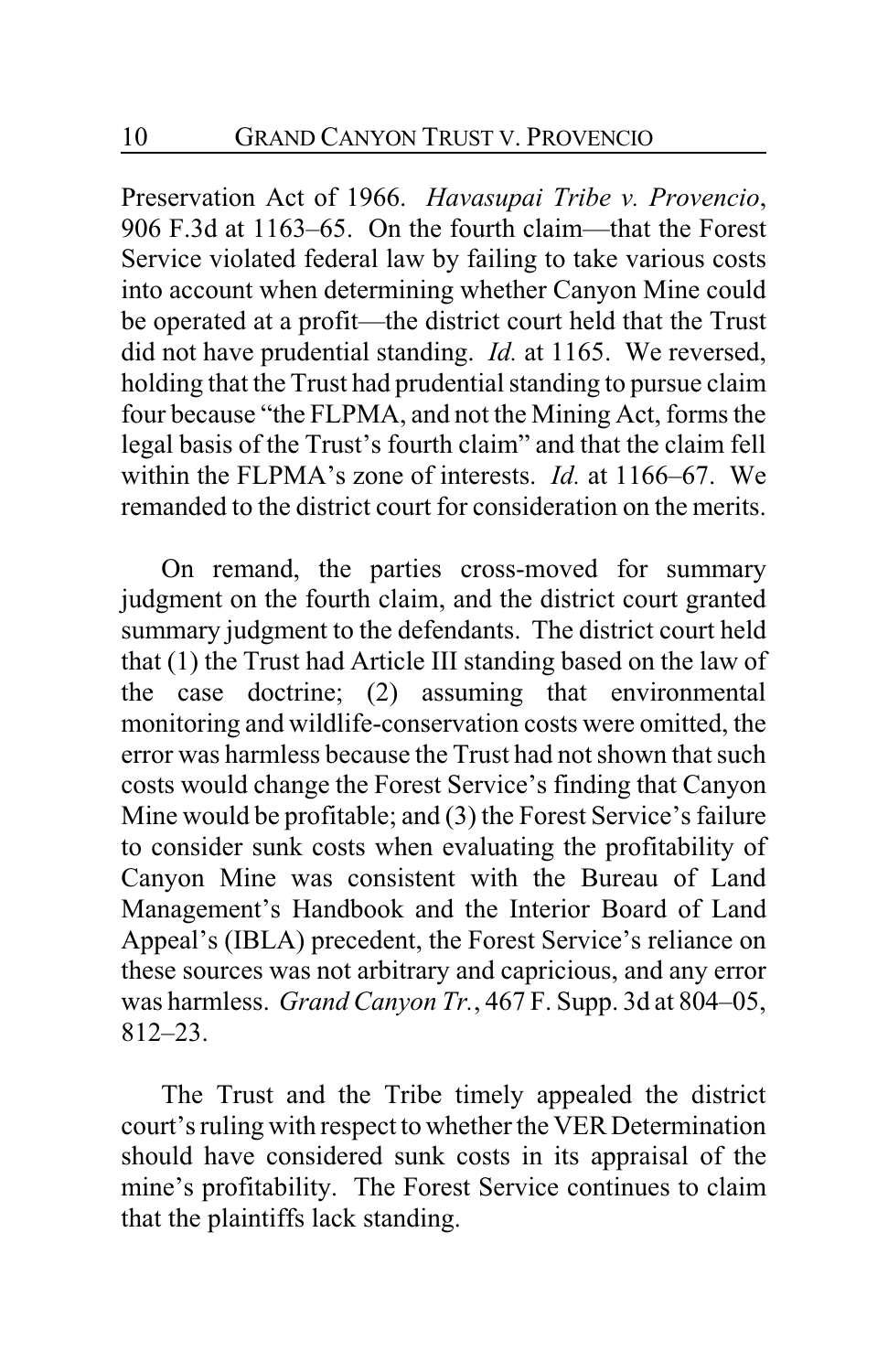#### II. STANDARD OF REVIEW

We review the district court's grant of summary judgment de novo. "Viewing the evidence in the light most favorable to the nonmoving party, we must determine whether there are any genuine issues of material fact and whether the district court correctly applied the relevant substantive law." *Gordon v. Virtumundo, Inc.*, 575 F.3d 1040, 1047 (9th Cir. 2009) (quoting *Devereaux v. Abbey*, 263 F.3d 1070, 1074 (9th Cir. 2001) (en banc)).

The Trust raises its challenge to the VER Determination under the judicial review provisions of the APA, 5 U.S.C. §§ 701–06*.* In general, "[t]he form of proceeding for judicial review is the special statutory review proceeding relevant to the subject matter." 5 U.S.C. § 703. Because the Mining Act does not contain a "special statutory review" provision, we will review final agency action under § 706. *See id.* § 704; *Whitewater Draw Nat. Res. Conserv. Dist. v. Mayorkas*, 5 F.4th 997, 1006–07 (9th Cir. 2021). Under § 706, we will "hold unlawful and set aside agency action, findings, and conclusions" when they are "arbitrary, capricious, an abuse of discretion, or otherwise not in accordance with law." 5 U.S.C. § 706(2)(A); *see Kalispel Tribe of Indians v. U.S. Dep't of the Interior*, 999 F.3d 683, 688 (9th Cir. 2021).

An open question regarding the appropriate standard under the APA for reviewing the Forest Service's VER Determination will be addressed below. *See infra* Part  $III.B.2.$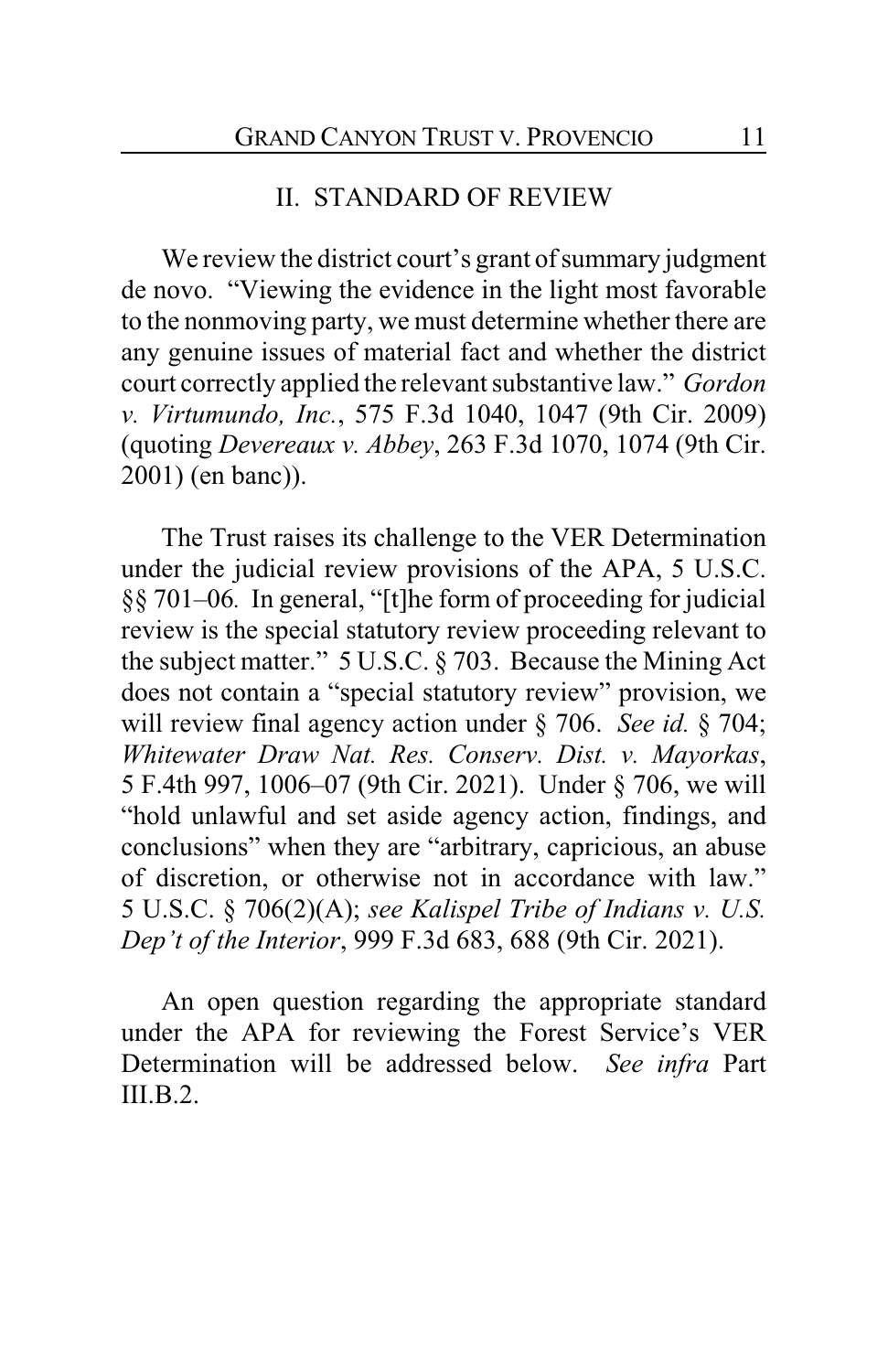## III. DISCUSSION

#### A. *Standing*

The Forest Service argues that the Trust does not have Article III standing to pursue its claim. It reasons that, because the Trust alleges that it is injured by the continuation of mining operations and the VER Determination was not legally required for operations at Canyon Mine to resume, the Trust's injury cannot be traced to the VER Determination and setting aside the VER Determination would not redress the Trust's alleged injury.

When this case was last before us, we held that the Trust had Article III standing with respect to its fourth claim. We noted that:

> While the parties dispute whether continued mining required the Forest Service's approval, we must assume that it did in assessing standing. If the Tribe and Trust are correct that continued mining required approval, then their injuries are fairly traceable to that approval and could be redressed by setting it aside.

*Havasupai Tribe v. Provencio*, 906 F.3d at 1162 n.3 (citation omitted). The district court held that this conclusion was "both law of the case and binding precedent." *Grand Canyon Tr.*, 467 F. Supp. 3d at 804.

"Under law of the case doctrine, one panel of an appellate court will not as a general rule reconsider questions which another panel has decided on a prior appeal in the same case."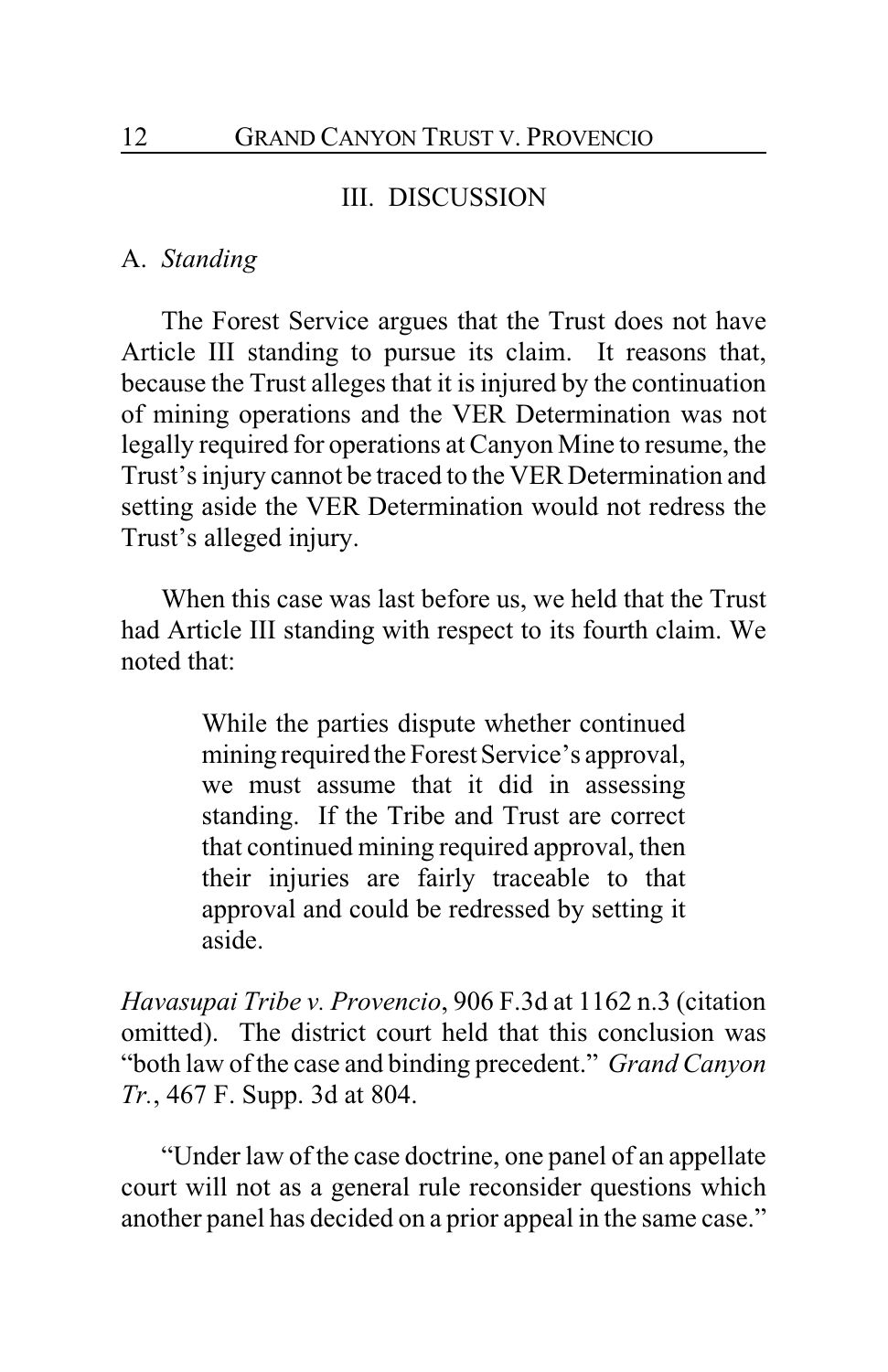*Valenzuela Gallardo v. Barr*, 968 F.3d 1053, 1062 (9th Cir. 2020) (alteration omitted) (quoting *Thomas v. Bible*, 983 F.2d 152, 154 (9th Cir. 1993)). "[T]he law of the case doctrine is subject to three exceptions that may arise when '(1) the decision is clearly erroneous and its enforcement would work a manifest injustice, (2) intervening controlling authority makes reconsideration appropriate, or (3) substantially different evidence was adduced at a subsequent trial.'" *Minidoka Irrigation Dist. v. Dep't of Interior*, 406 F.3d 567, 573 (9th Cir.) (quoting *Old Person v. Brown*, 312 F.3d 1036, 1039 (9th Cir. 2002)), *amended on denial of reh'g* No. 03- 35697, 2005 WL 1560395 (9th Cir. July 6, 2005). In *Nordstrom v. Ryan*, we held that our prior determination that the plaintiff had standing was "both the law of the case and binding precedent that we must follow" when the case returned "in virtually the same procedural posture." 856 F.3d 1265, 1270 (9th Cir. 2017).

The district court did not err in finding that the law of the case doctrine applied to the issue of standing. The government has not pointed us to any circumstances that would trigger an exception to the general rule. *See Minidoka*, 406 F.3d at 573. We have already held that the Trust has Article III standing, and the present appeal has returned "in virtually the same procedural posture." *See Nordstrom*, 856 F.3d at 1270.

## B. *Sunk Costs*

The Trust argues that sunk costs—costs that have "already been incurred and that cannot be recovered," *Black's Law Dictionary* (11th ed. 2019)—should be considered when evaluating whether the discovery of a "valuable mineral deposit" was made under the Mining Act. In order to rule on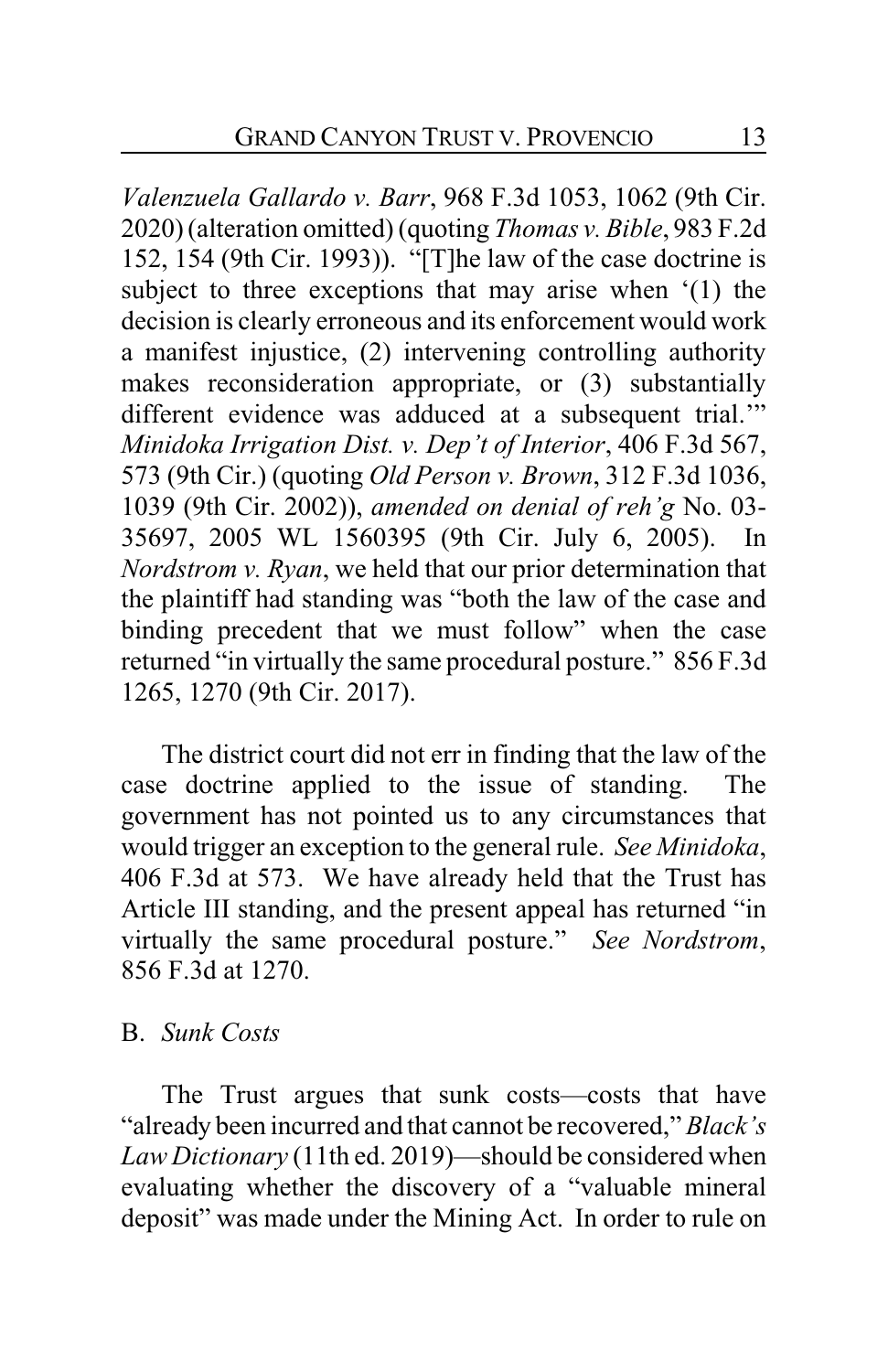this issue, we must first review the relevant law and the standard of review.

1. Statutory and regulatory background

The General Mining Act of 1872 (Mining Act) allows citizens of the United States to gain rights to "valuable mineral deposits" on federal land. 30 U.S.C. § 22. To do so, a claimant must first "locate" a mining claim by following certain statutory and regulatory procedures,including posting notice. *United States v. Shumway*, 199 F.3d 1093, 1099 (9th Cir. 1999). Locating a mining claim gives the claimant a vested possessory right to the real property at issue. *Id.* at 1095. For the claimant to secure an enforceable property right, a claimant must make a "discovery" of a "valuable mineral deposit." *See* 30 U.S.C. §§ 22–23. Congress has delegated the authority to administer the Mining Act to the Secretary of the Interior and the Bureau of Land Management. *Cameron v. United States*, 252 U.S. 450, 459–60 (1920). The Mining Act does not define what constitutes a "valuable mineral deposit," so the Secretary has applied a "prudent person" test to assess whether a claimant has discovered a valuable mineral deposit. In the Secretary's view, the prudent person test means that

> where minerals have been found and the evidence is of such a character that a person of ordinary prudence would be justified in the further expenditure of his labor and means, with a reasonable prospect of success, in developing the valuable mine, the requirements of the statute have been met.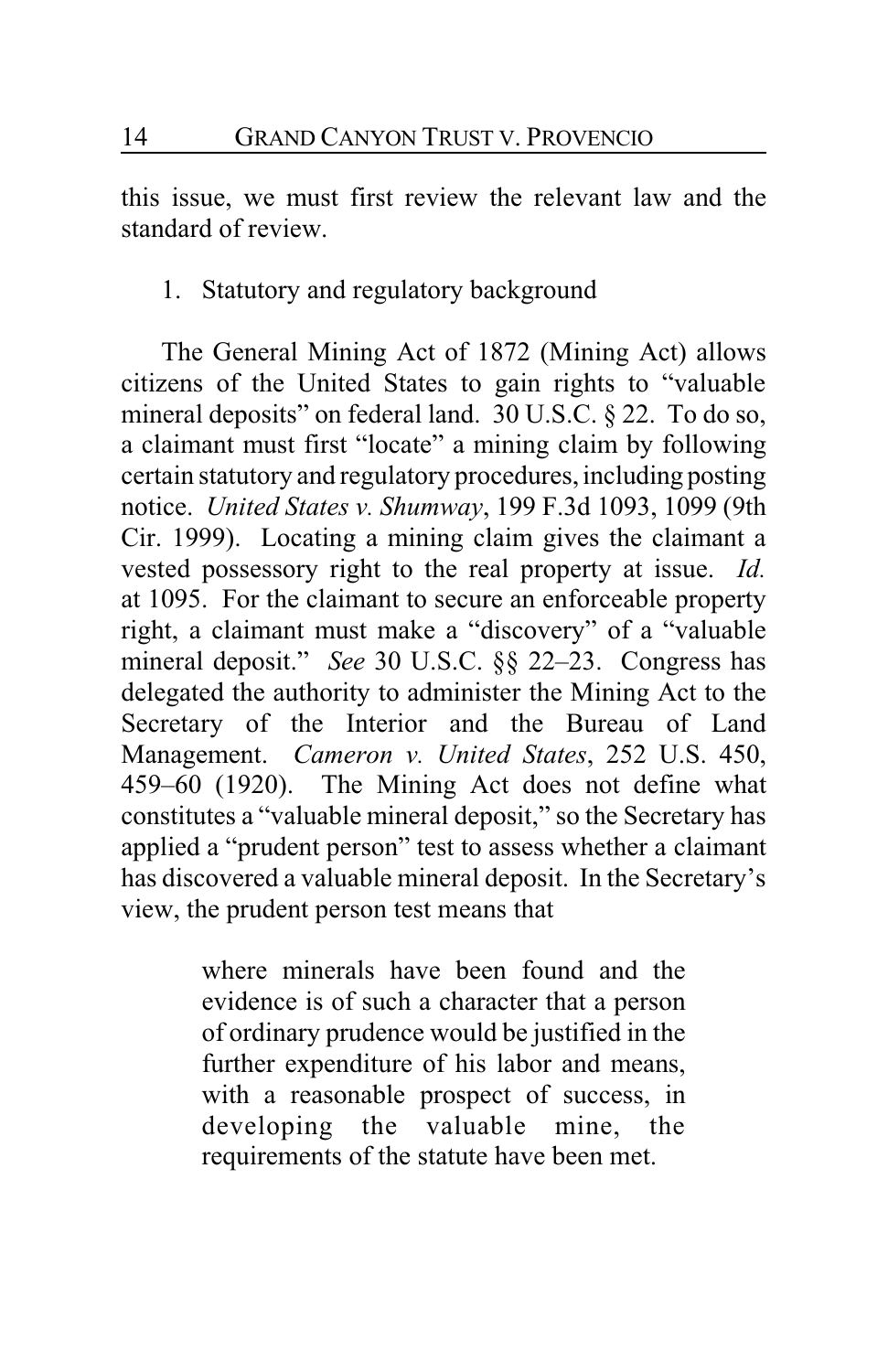*Castle v. Womble*, 19 Pub. Lands Dec. 455, 457 (D.O.I. 1894). That test has been repeatedly cited with approval by the Supreme Court. *See Watt v. West. Nuclear, Inc.*, 462 U.S. 36, 58 n.18 (1983); *Andrus v. Charlestone Stone Prod. Co.*, 436 U.S. 604, 607 n.4 (1978); *United States v. Coleman*, 390 U.S. 599, 602 (1968); *Best v. Humboldt Placer Mining Co*., 371 U.S. 334, 335–36 (1963); *Chrisman v. Miller*, 197 U.S. 313, 322 (1905).

In 1962, the Secretary issued an opinion restating the "prudent person" test in terms of a "marketability test," which requires that a claimant show that a mineral can be "extracted, removed and marketed at a profit" for it to be considered "valuable" under the Mining Act. *See Coleman*, 390 U.S. at 600. The Supreme Court approved the restatement as "an admirable effort to identify with greater precision and objectivity the factors relevant to a determination that a mineral deposit is 'valuable.' It is a logical complement to the 'prudent-man test' which the Secretary has been using to interpret the mining laws since 1894." *Id.* at 602. The Court explained that the Mining Act "was to reward and encourage the discovery of minerals that are valuable in an economic sense." *Id.* "Thus, profitability is an important consideration in applying the prudent-man test, and the marketability test" because if a claimant is pursuing a mineral deposit that lacks "economic value and cannot in all likelihood be operated at a profit" it "may well suggest that a claimant seeks the land for other purposes"—purposes not sustainable under the Mining Act. *Id.* at 602–03.

In 1980, DOI first announced that when determining whether a mine is profitable, it would not consider sunk costs. *United States v. Mannix*, 50 IBLA 110 (1980). In *Mannix*,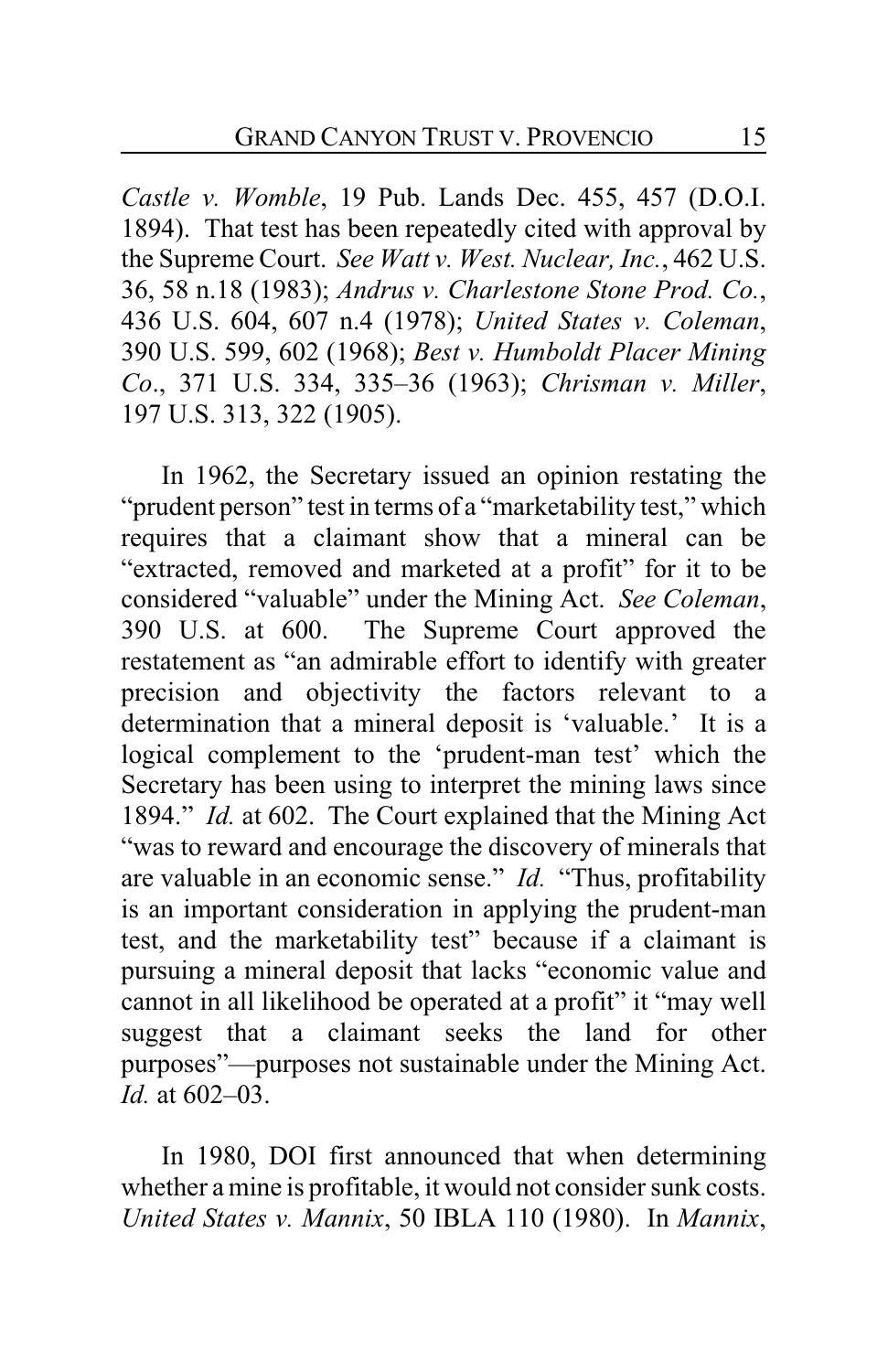the government attorneys argued that "all earlier expenses in development of the property must be considered, *e.g.*, the cost of constructing cabins, shed, and an access road and the purchase of rail and ore cars and that such expenses must be recouped before it can be said the mine is a profitable venture." *Id*. at 119. DOI rejected the argument, reasoning that "[t]here is no case law of which we have knowledge . . . that compels consideration of the above mentioned development costs in determining if an ongoing operation is presently profitable." *Id*. So long as "the mineral material may be now mined, removed, and marketed at a present profit over and above the costs of such operations," the mine may be considered "valuable" under the Mining Act. *Id.* DOI has applied this rule for over forty years. *See United States v. Clouser*, 144 IBLA 110, 131–32 (1998); *United States v. Collord*, 128 IBLA 266, 288 n.24 (1994); *United States v. Copple*, 81 IBLA 109, 129 (1984).

In this case, the mineral examination was conducted by the U.S. Forest Service. Although DOI has primary jurisdiction to determine the validity of mining claims, the Forest Service is authorized to conduct mineral examinations on National Forest System lands and to recommend that DOI initiate administrative contests of invalid mining claims. *See* 16 U.S.C. §§ 478, 482; *Forest Service Manual* §§ 2810.41, 2814.11, 2819, 2819.1–2.

# 2. Standard of review

The Forest Service determined that Energy Fuels has a valid existing right to operate Canyon Mine. The VER Determination relied on the legal standard for discovery of a valuable mineral deposit announced by DOI. It twice cited DOI's core decision in *Castle v. Womble*, and it noted which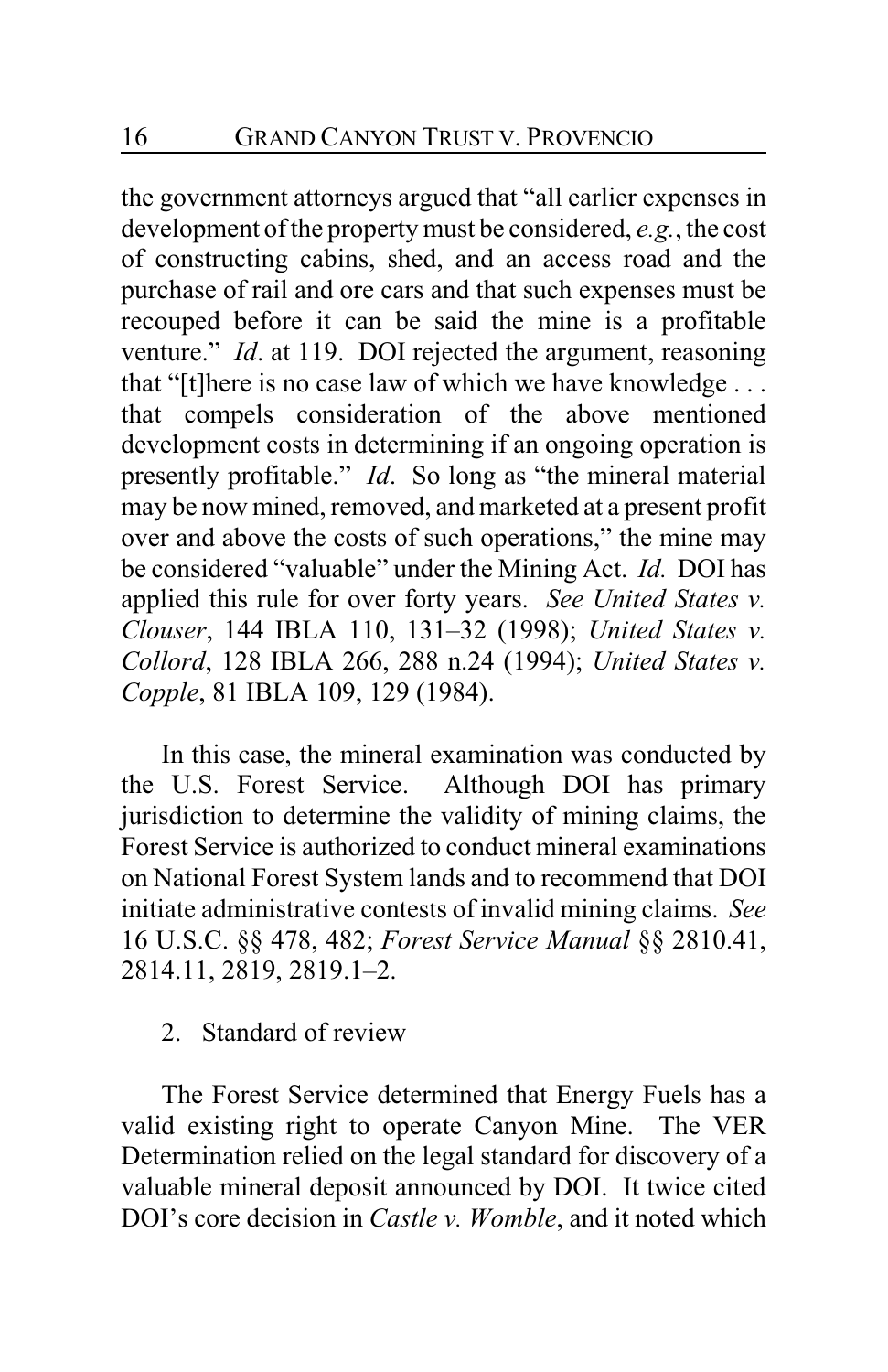costs it regarded as sunk. The parties disagree over what standard of review we should apply here. The Trust argues that we can review DOI's interpretation of the Mining Act de novo, because it is a pure question of law. The district court disagreed, finding that the question was whether the Forest Service's reliance on DOI's construction of the act was arbitrary and capricious, rather than whether the interpretation itself was valid. *See Grand Canyon Tr.*, 467 F. Supp. 3d at 819–21. The Forest Service argues that, since an action by DOI is not being challenged and DOI is not a party to this lawsuit, the validity of DOI's interpretation is not before us.

The district court was correct. When reviewing the Forest Service's VER Determination, the proper standard of review is arbitrary and capricious. We have consistently applied the arbitrary and capricious standard to cases in which an agency relies on or defers to the opinions or interpretations of another agency. *See, e.g.*, *San Luis & Delta-Mendota Water Auth. v. Jewell*, 747 F.3d 581, 640 (9th Cir. 2014); *Wild Fish Conservancy v. Salazar*, 628 F.3d 513, 532 (9th Cir. 2010); *Pyramid Lake Paiute Tribe of Indians v. U.S. Dep't of Navy*, 898 F.2d 1410, 1415 (9th Cir. 1990)*.* The Trust argues that arbitrary and capricious review applies only when an agency defers to another agency's judgment about factual matters, as opposed to pure questions of law. Our law is to the contrary. In *Defenders of Wildlife v. U.S. EPA*, we concluded that the Fish and Wildlife Service had prepared a biological opinion that relied on legal errors. 420 F.3d 946 (9th Cir. 2005), *rev'd on other grounds and remanded sub nom. Nat'l Ass'n of Home Builders v. Defs. of Wildlife*, 551 U.S. 644 (2007). EPA had, in turn, relied on the biological opinion. We held EPA was arbitrary and capricious when it relied on the flawed opinion. *Id.* at 976. Although we observed that an agency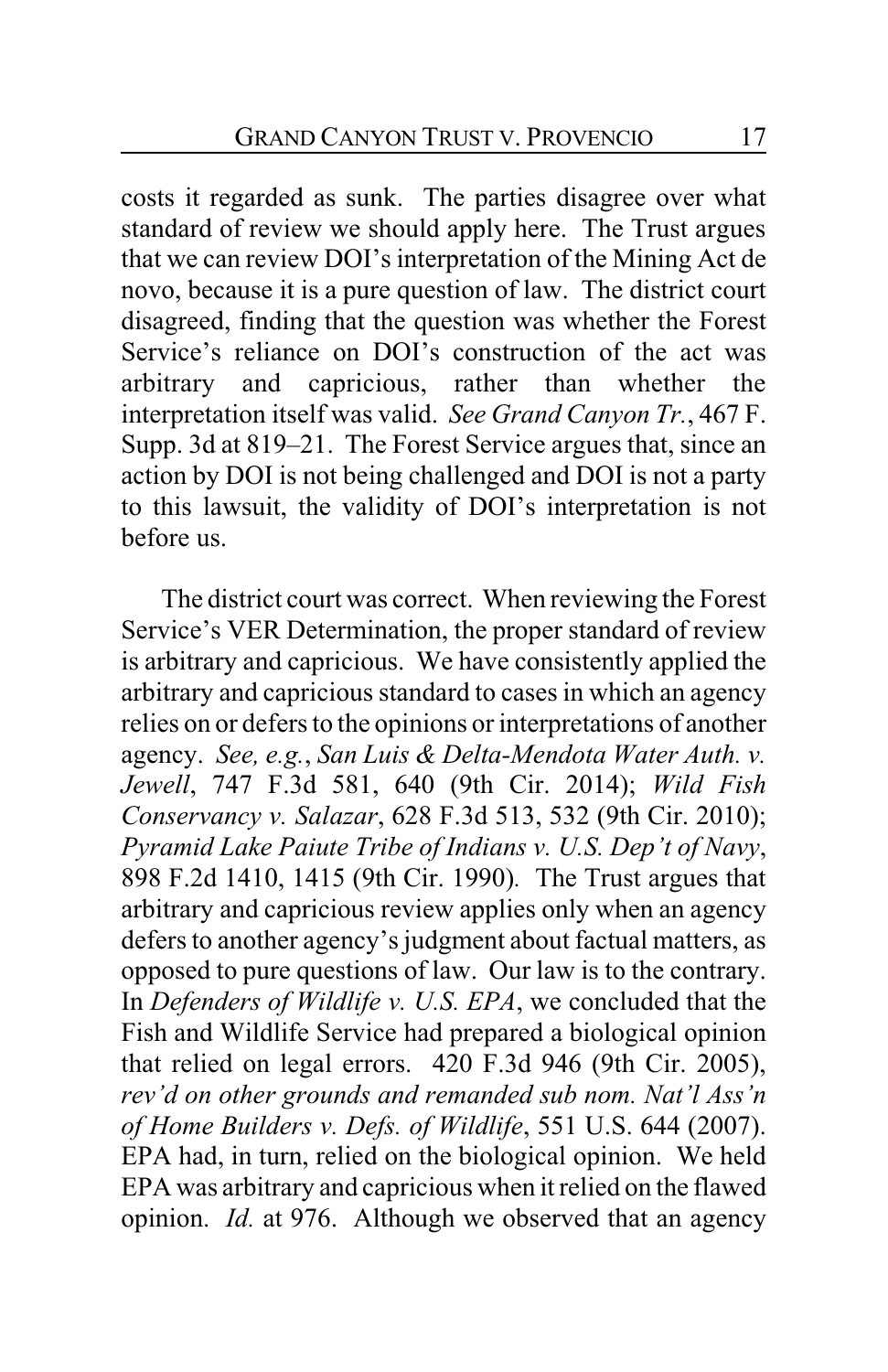"should be able to rely on the expert judgments that underlie [a] Biological Opinion<sup>[]"</sup> prepared by another agency, in this case "the Biological Opinion's flaws are *legal* in nature. Discerning them requires no technical or scientific expertise." *Id.* They were errors "EPA should have understood." *Id.*

Since the VER Determination cited and applied DOI's interpretation of the Mining Act,**<sup>2</sup>** we may reach through the VER Determination and review DOI's interpretation "only to the extent that [it] demonstrate[s] whether [the Forest Service's] reliance on the [interpretation] is 'arbitrary and capricious.'" *Pyramid Lake*, 898 F.2d at 1415 (quoting *Stop H-3 Ass'n v. Dole*, 740 F.2d 1442, 1460 (9th Cir. 1984)). Because DOI has authority to administer the Mining Act, its interpretation is analyzed under *Chevron, U.S.A., Inc. v. National Resources Defense Council, Inc.*, 467 U.S. 837 (1984).**<sup>3</sup>** *Lambert v. Saul*, 980 F.3d 1266, 1275 (9th Cir.

**<sup>3</sup>** The Trust argues that *Chevron* deference should not apply because DOI failed to provide the "minimal level of analysis" required. *Encino Motorcars, LLC v. Navarro*, 579 U.S. 211, 221 (2016) (requiring that an agency give "adequate reasons for its decisions," meaning that the agency's explanation must be "clear enough that its 'path may be reasonably discerned'" (quoting *Bowman Transp., Inc. v. Arkansas-Best Freight Sys., Inc.*, 419 U.S. 281, 286 (1974)). While DOI's analysis in *Mannix* is brief, it cites cases that use language consistent with its interpretation. *See Mannix*, 50 IBLA at 117–18 (citing *Castle*, 19 Pub. Lands Dec. at 457; *United States v. McKenzie*, 20 IBLA 38, 45 (1975) ("[E]vidence should focus on current estimates of costs and prices.")).

**<sup>2</sup>** Although the VER Determination cited *Castle v. Womble*, it did not refer explicitly to *Mannix*. That suggests the possibility that the Forest Service expressed its own views on the irrelevance of sunk costs, rather than reflecting DOI's view of such costs. Since both agencies took the same view of sunk costs, and we conclude that such position is not arbitrary and capricious, we do not need to explore further this question. The result would be the same in either case.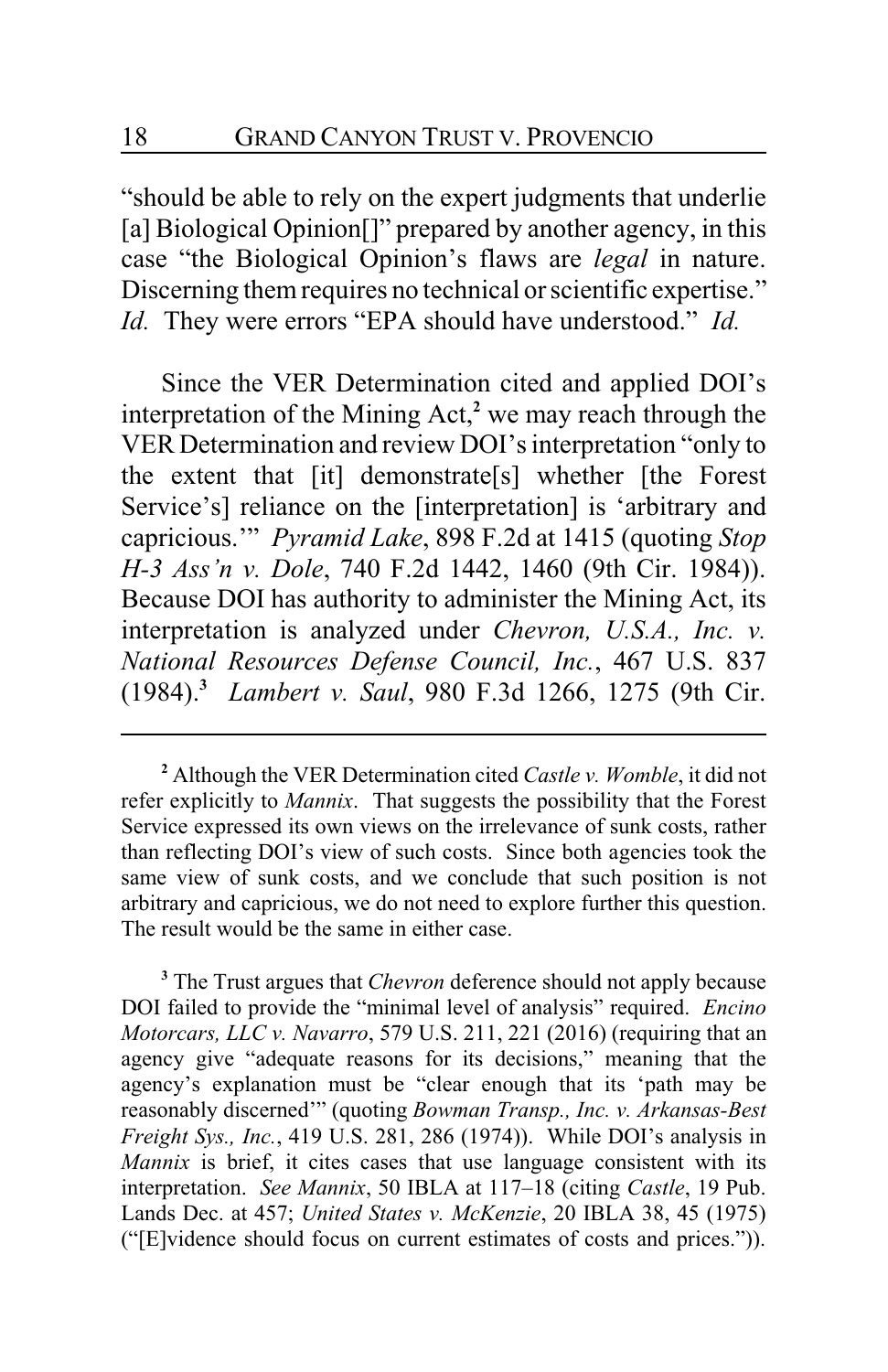2020). If DOI's interpretation of the Mining Act is not entitled to *Chevron* deference, then it is arbitrary and capricious for the Forest Service to rely on the erroneous interpretation. This approach is consistent with that of our sister circuits. *See, e.g.*, *Florida Key Deer v. Paulison*, 522 F.3d 1133, 1145 (11th Cir. 2008) ("If [one agency's opinion is] arbitrary and capricious, an[other] agency's decision to adopt [it] is likewise arbitrary and capricious and may be challenged."); *CTIA-Wireless Ass'n v. FCC*, 466 F.3d 105, 117 (D.C. Cir. 2006) (finding that, if the court must defer to the agency's interpretation, it is not arbitrary and capricious for another agency to do so).

# 3. *Chevron* deference

*Chevron* analysis has two steps: "[W]e must first exhaust the traditional tools of statutory construction to determine whether Congress has directly spoken to the precise question at issue." *Turtle Island Restoration Network v. U.S. Dep't of Com.*, 878 F.3d 725, 733 (9th Cir. 2017) (internal quotations omitted). If the statute is "silent or ambiguous on the question at hand, then at *Chevron* step two we must respect the agency's interpretation so long as it is based on a permissible construction of the statute"—that is, one not "arbitrary, capricious, or manifestly contrary to the statute." *Id.* (internal quotations omitted).

This would indicate that DOI was reading the Mining Act to be consistent with its prior case law on the prudent person and marketability tests, which the Supreme Court approved of on multiple occasions. This is sufficient for us to proceed with a *Chevron* analysis. *See Encino Motorcars*, 579 U.S. at 222 ("[S]ummary discussion may suffice . . . .").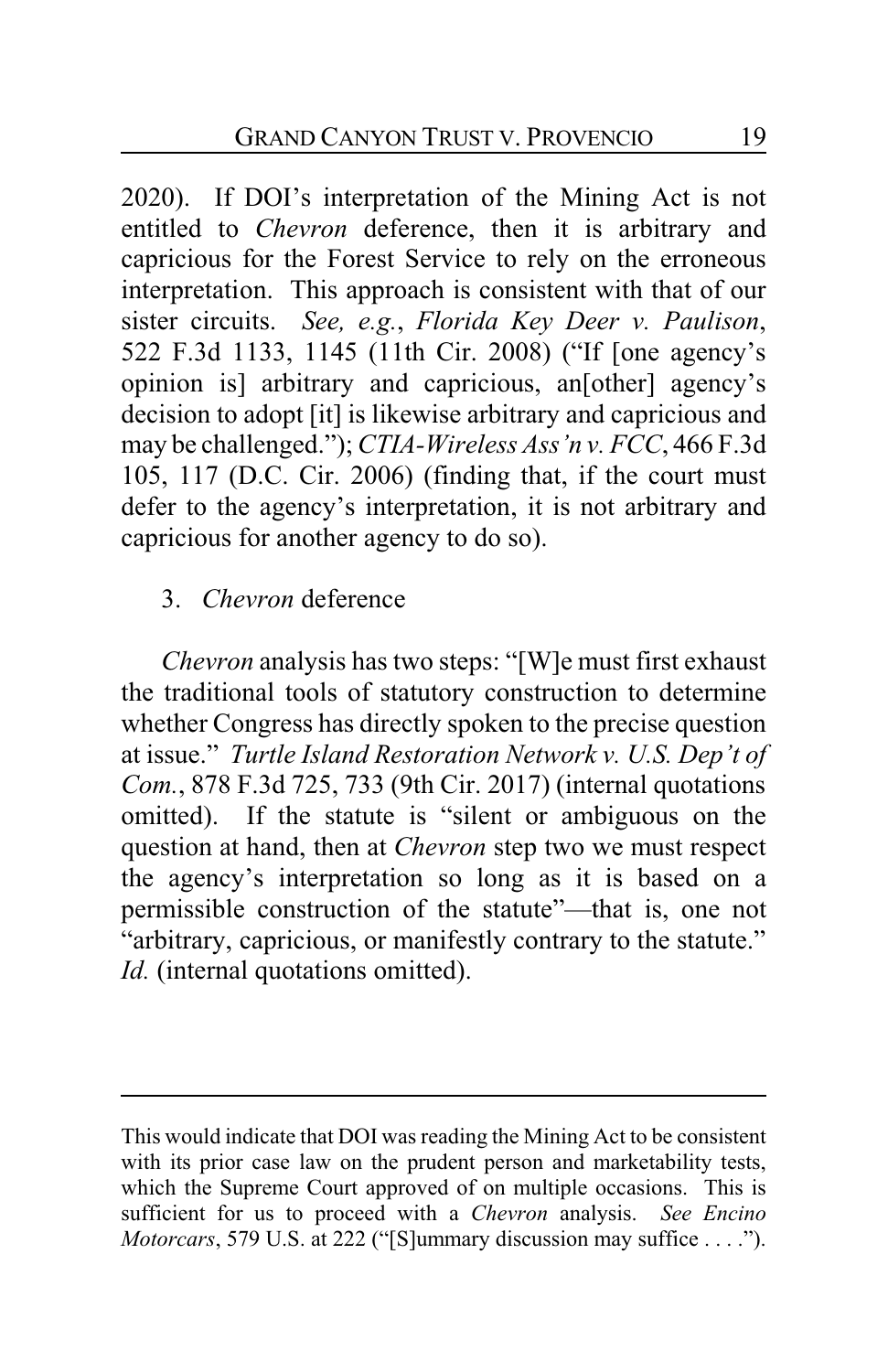At *Chevron* step one, "[t]o maintain the proper separation of powers between Congress and the executive branch, we must 'exhaust all the traditional tools of construction' before we 'wave the ambiguity flag.'" *Route v. Garland*, 996 F.3d 968, 978 (9th Cir. 2021) (quoting *Medina Tovar v. Zuchowski*, 982 F.3d 631, 634 (9th Cir. 2020)). In this case, however, we have little difficulty determining that the critical term in the Mining Act—"valuable mineral deposits"—is ambiguous. *See* 30 U.S.C. §§ 22–23. It is neither a defined term nor a term of art in the industry. In *Chrisman*, the Court first considered, and approved the Secretary's "prudent person" test. 197 U.S. at 322–23. The Court stated the statutory requirement in the most general of terms: "[T]here must be such a discovery of mineral as gives reasonable evidence of the fact, either that there is a vein or lode carrying the precious mineral, or, if it be claimed as placer ground, that it is valuable for such mining." *Id.* at 323.

Examining the purpose and history of the Mining Act similarly yields no definitive understanding of the term. In *Coleman*, the Supreme Court said that the purpose of the Mining Act was to make "public lands available to people for the purpose of mining valuable mineral deposits and not for other purposes. The obvious intent was to reward and encourage the discovery of minerals that are valuable in an economic sense." 390 U.S. at 602. That description is far too general to cabin the definition of "valuable mineral deposits." That does not mean that an enforcing agency such as DOI can define it in any way it pleases, but it also means that we may not insist that the phrase is so clear as to be capable of a single meaning.

If the terms of the statute are not capable of precise definition at step one, we cannot see how we could determine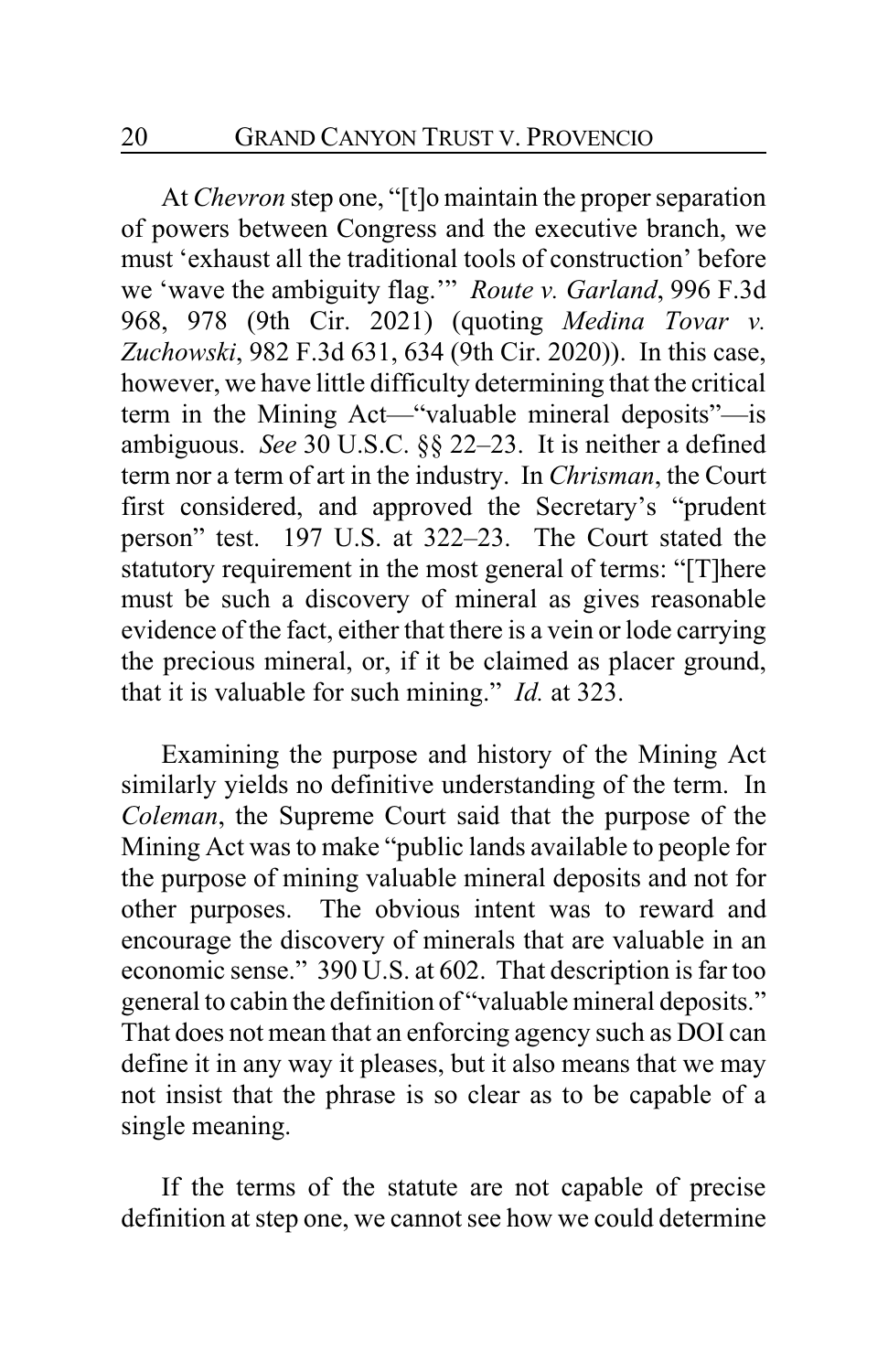that "valuable mineral deposits"—which the agency has concluded means that the deposits would be pursued by a prudent person—forecloses how the agency accounts for "sunk costs," which is not a statutory term, but is a commonly used economic phrase. Concluding that the statute is ambiguous, we may now proceed to step two.

At *Chevron* step two, we hold that DOI's interpretation of the Mining Act—in which sunk costs are not considered when determining whether a mine is profitable—is a permissible one and not "arbitrary and capricious in substance, or manifestly contrary to the statute." *Mayo Found. for Med. Educ. & Rsch. v. United States*, 562 U.S. 44, 53 (2011) (quoting *Household Credit Servs., Inc. v. Pfennig*, 541 U.S. 232, 242 (2004)). First, we find that the fact that DOI excludes sunk costs from its profitability analysis is not manifestly contrary to the Mining Act because this interpretation is consistent with the prudent person and marketability tests, which the Supreme Court has repeatedly upheld. *See West. Nuclear, Inc*., 462 U.S. at 58 n.18; *Coleman*, 390 U.S. at 602. Although the Court has not addressed the question of sunk costs specifically, the language of these tests and the cases in which they are applied suggest that the profitability analysis is forward looking. *See, e.g.*, *Coleman*, 390 U.S. at 602 (". . . a person of ordinary prudence would be justified in the further expenditure of his labor and means."); *see also McKenzie*, 20 IBLA at 38, 45 ("[E]vidence should focus on current estimates of costs and prices."). Sunk costs, on the other hand, are backward looking.

More importantly, DOI's interpretation is not arbitrary and capricious in substance because it is consistent with established economic principles. It is a basic principle of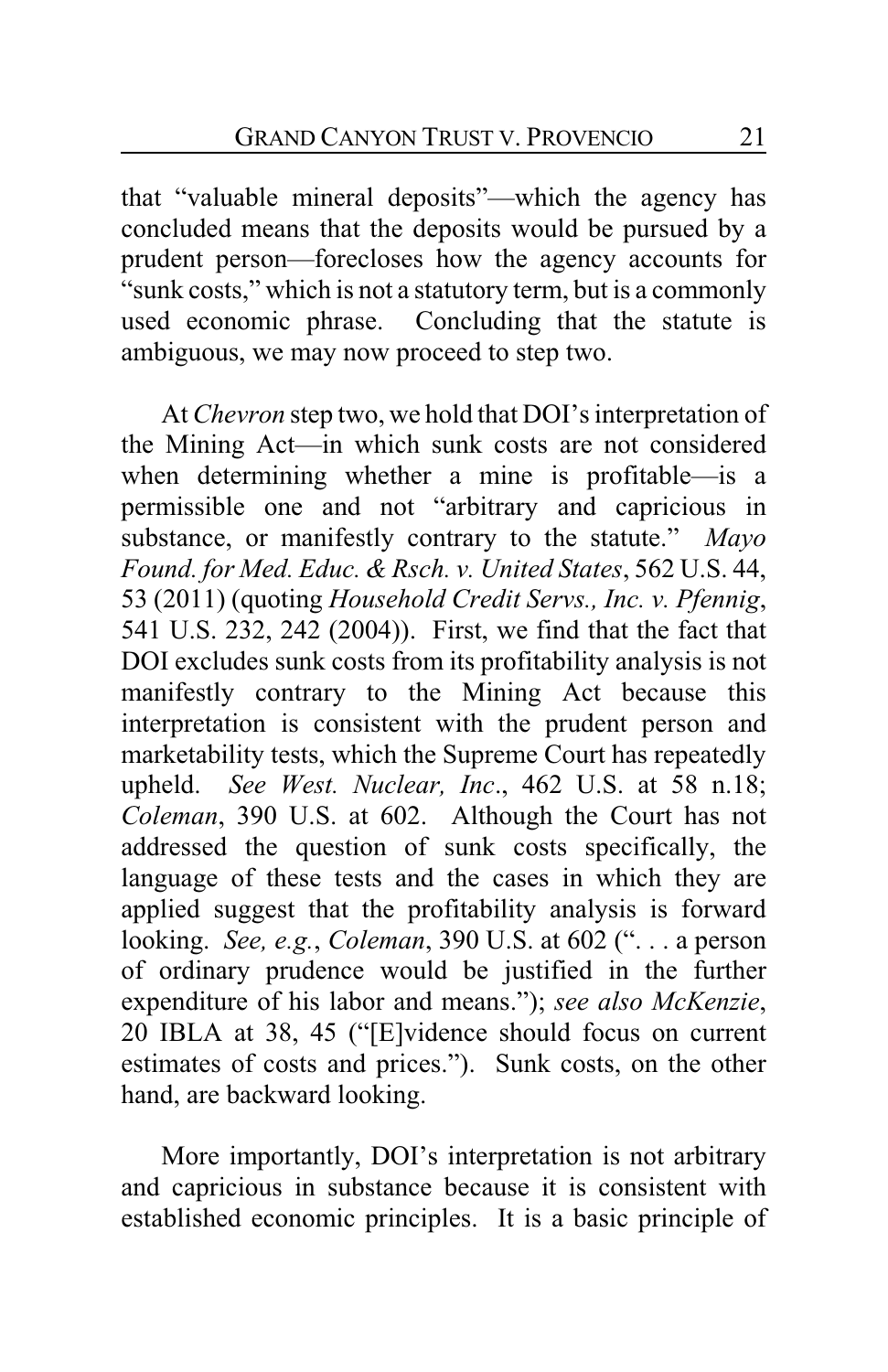economics that sunk costs should be ignored when making a rational decision about whether to make further expenditures. *See* N. Gregory Mankiw, *Principles of Economics* 275 (8th ed. 2016) ("Because nothing can be done about sunk costs, you should ignore them when making [rational] decisions about various aspects of life, including business strategy."); Richard A. Posner, *Economic Analysis of Law* 8 (9th ed. 2014) ("'Sunk' (already incurred) costs do not affect a rational actor's decisions on price and quantity. . . . Fully rational people base their decisions on expectations of the future rather than on regrets about the past."); Paul A. Samuelson & William D. Nordhaus, *Economics* 179 (18th ed. 2005) ("One of the most important lessons of economics is that you should look at the marginal costs and marginal benefits of decisions and ignore past or sunk costs." (emphasis omitted)); Thomas Kelly, *Sunk Costs, Rationality, and Acting for the Sake of the Past*, 38 Noûs 60, 61 (2004) ("[I]t is widely agreed that honoring sunk costs is obviously and clearly irrational, and that doing so is, without exception, to be avoided. In economics and business textbooks, the tendency to honor sunk costs is treated as an elementary fallacy."); Armen A. Alchian & William R. Allen, *Exchange and Production: Theory in Use* 288 (1969) (a "fixed or sunk cost" is "'fixed' upon you and irrevocable. For *any subsequent* decision this 'cost' is totally irrelevant and can be forgotten."). Federal courts have acknowledged the validity of the sunk cost principle in other contexts. *See, e.g.*, *Verizon Commc'ns, Inc. v. FCC*, 535 U.S. 467, 499 n.17 (2002) (stating that "costs" in an economic sense do not include sunk costs); *Alenco Commc'ns, Inc. v. FCC*, 201 F.3d 608, 615–16 (5th Cir. 2000); *Fresno Mobile Radio, Inc. v. FCC*, 165 F.3d 965, 969 (D.C. Cir. 1999) (rejecting an argument that a business's actions are motivated by its past investment because "[t]his is a foolish notion that should not be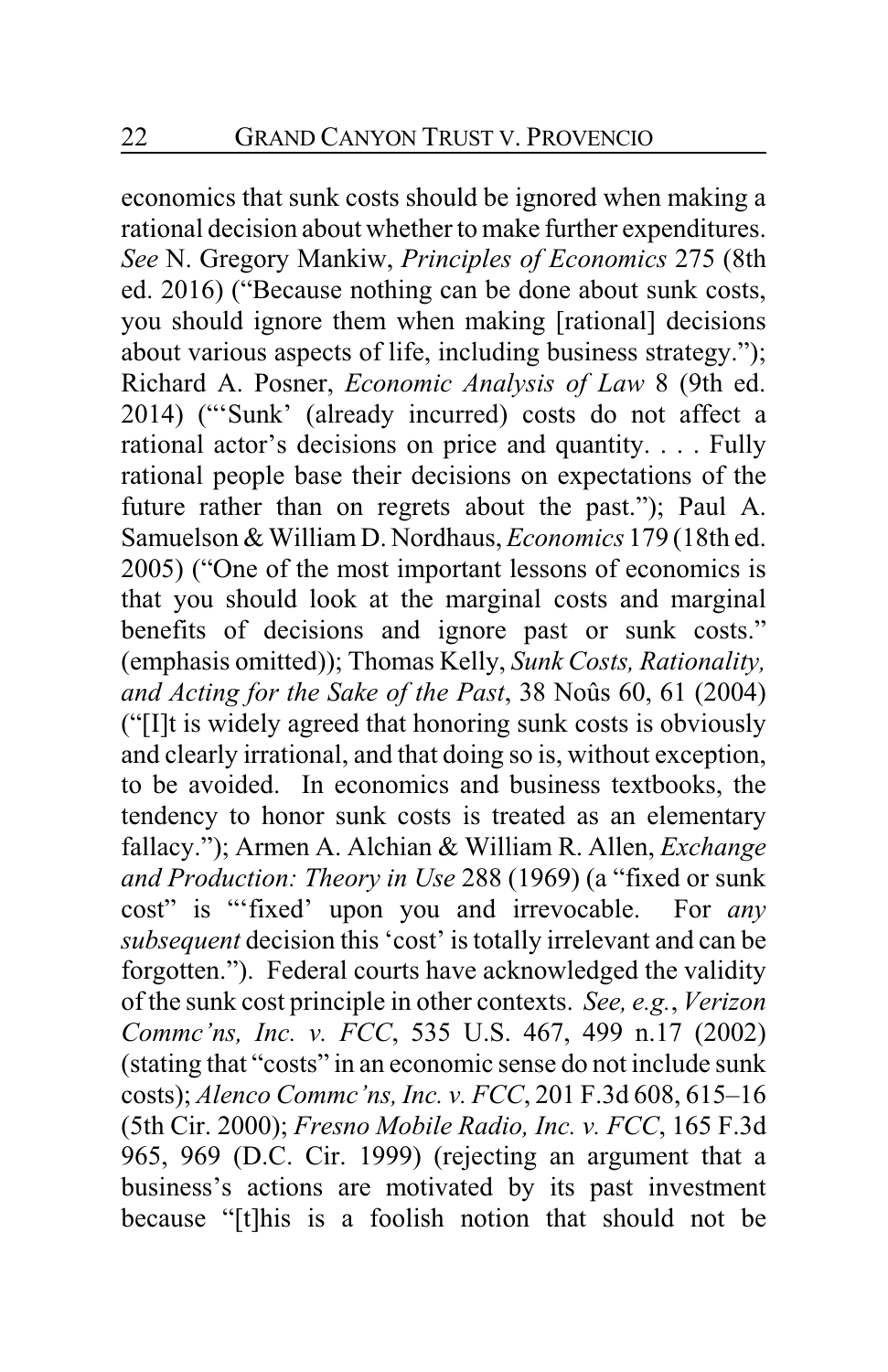entertained by anyone who has had even a single undergraduate course in economics," and collecting sources); *MCI Commc'ns Corp. v. Am. Tel. & Tel. Co.*, 708 F.2d 1081, 1117 (7th Cir. 1983). *See also United States v. Park Place Assoc., Ltd.*, 563 F.3d 907, 921 (9th Cir. 2009).

To illustrate, let us suppose that ABC Mining spent \$31 million to develop what it thought was a valuable mine, but had to take it out of operation when the market value of the mineral declined. Let us also suppose that if ABC Mining wishes to restart operation of the mine, it will earn \$50 million in revenue but incur \$20 million in further capital and operating expenses. If we ignore sunk costs, ABC Mining should reopen the mine because the benefit from mining (\$50 million) still exceeds the nonsunk cost of operating the mine (\$20 million). In fact, the revenue far exceeds the nonsunk cost. The operation stands to make \$30 million by extracting the deposit; by any measure that makes the mineral deposit a valuable one.

By contrast, if ABC Mining considers the sunk costs as part of its decision whether to re-start operations, it would refuse to continue operation because it would stand to lose \$1 million after considering sunk costs (\$31 million + 20 million ! 50 million). But if ABC Mining decides not to re-open the mine, it will lose \$31 million total, instead of \$1 million, because it chose not to offset its prior losses against the promise of a \$30 million benefit. No prudent person should follow such a plan. ABC Mining will have misjudged the situation by considering its *total* costs rather than its *nonsunk* costs. It is true that the mine operator will have lost \$1 million over the life of the mine, but if the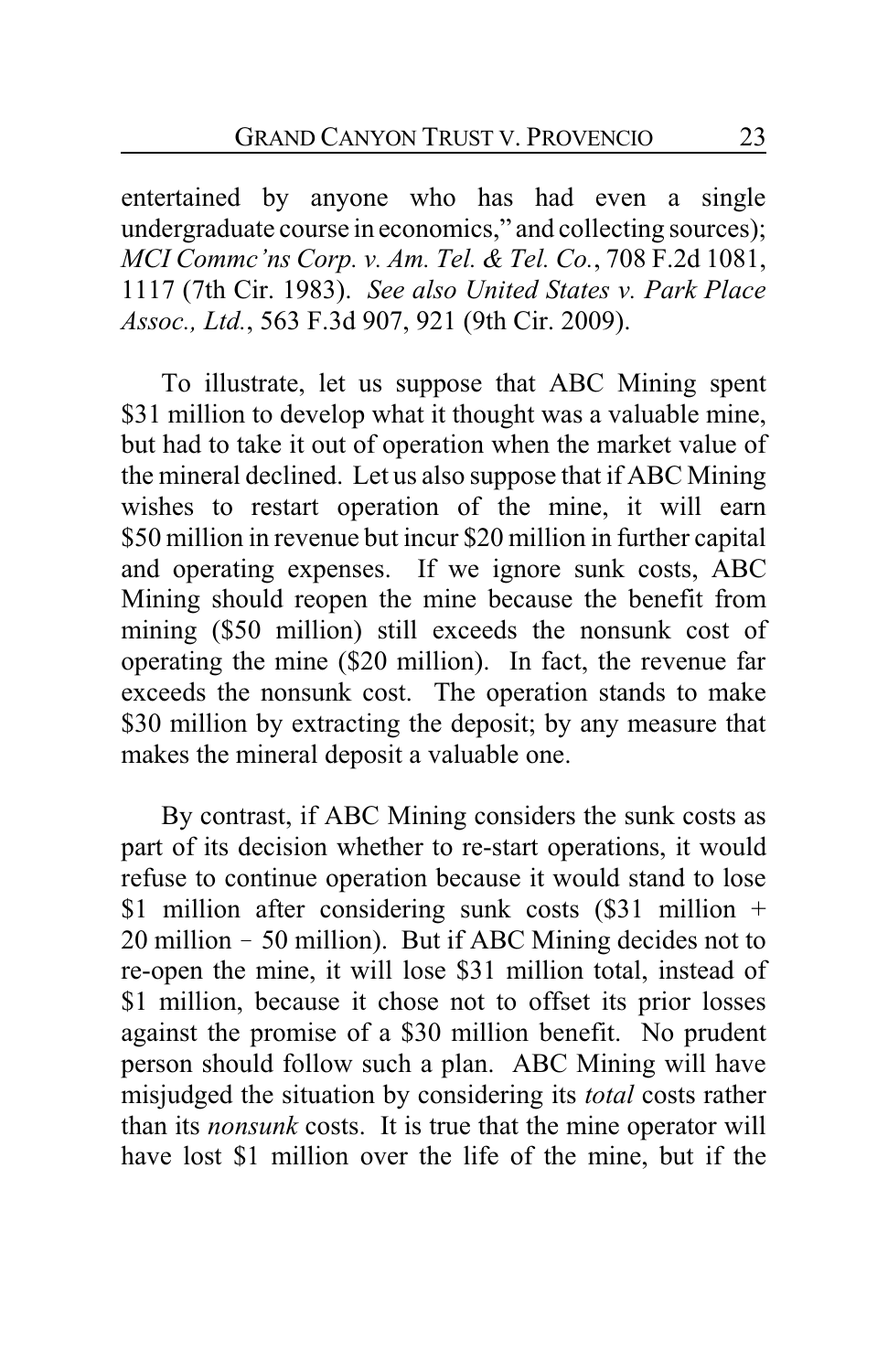operator declines to proceed when its revenues will exceed its costs, it will have lost \$31 million at the mine.**<sup>4</sup>**

DOI's sunk costs rule from *Mannix***<sup>5</sup>** simply recognizes that a prudent person cannot change sunk costs, and thus those costs should not be considered when determining whether that person is "justified in the further expenditure of his labor and means." *Castle*, 19 Pub. Lands Dec. at 457; *see also* Thomas T. Nagle, John E. Hogan, & Joseph Zale, *The Strategy and Tactics of Pricing: A Guide to Growing More Profitably* 224 (5th ed. 2011) ("Since nonincremental fixed and sunk costs do not change with a pricing decision, they do not affect the relative profitability of one price versus an alternative."); David D. Friedman, *Price*

**<sup>5</sup>** The Trust argues that, even if DOI's interpretation is entitled to deference, the Forest Service erred in applying *Mannix* because *Mannix* has an exception for withdrawn land. The Trust relies on the "absent a prior withdrawal" language in the *Mannix* opinion and a concurrence in *Collord*, in which the concurring ALJ stated that the non-existence of the withdrawal was "critical" to the *Mannix* decision. *Mannix*, 50 IBLA at 119; *Collord*, 128 IBLA at 304 (Burski, J., concurring in the result). However, the majority in *Collord* decided to exclude sunk costs even in the face of a withdrawal. *See Collord*, 128 IBLA at 288 n.24. Furthermore, DOI has applied the *Mannix* rule consistently—without an exception for withdrawal—for the past forty years. *See, e.g.*, *Clouser*, 144 IBLA at 131; *Copple*, 81 IBLA at 129. Given this precedent, the Forest Service did not act arbitrarily and capriciously by failing to apply a nonexistent exception for withdrawn land.

**<sup>4</sup>** Of course if a mine operator knew from the outset that it would lose even one dollar over the life of the mine, it would decline to file the mineral claim. But the operator—and DOI, which must approve such claims—can only work off the information they have. They are not responsible for accurately predicting the vagaries of the market over the life of the mine. And DOI has decided not to punish operators whose claims, once unprofitable, have returned to profitability.